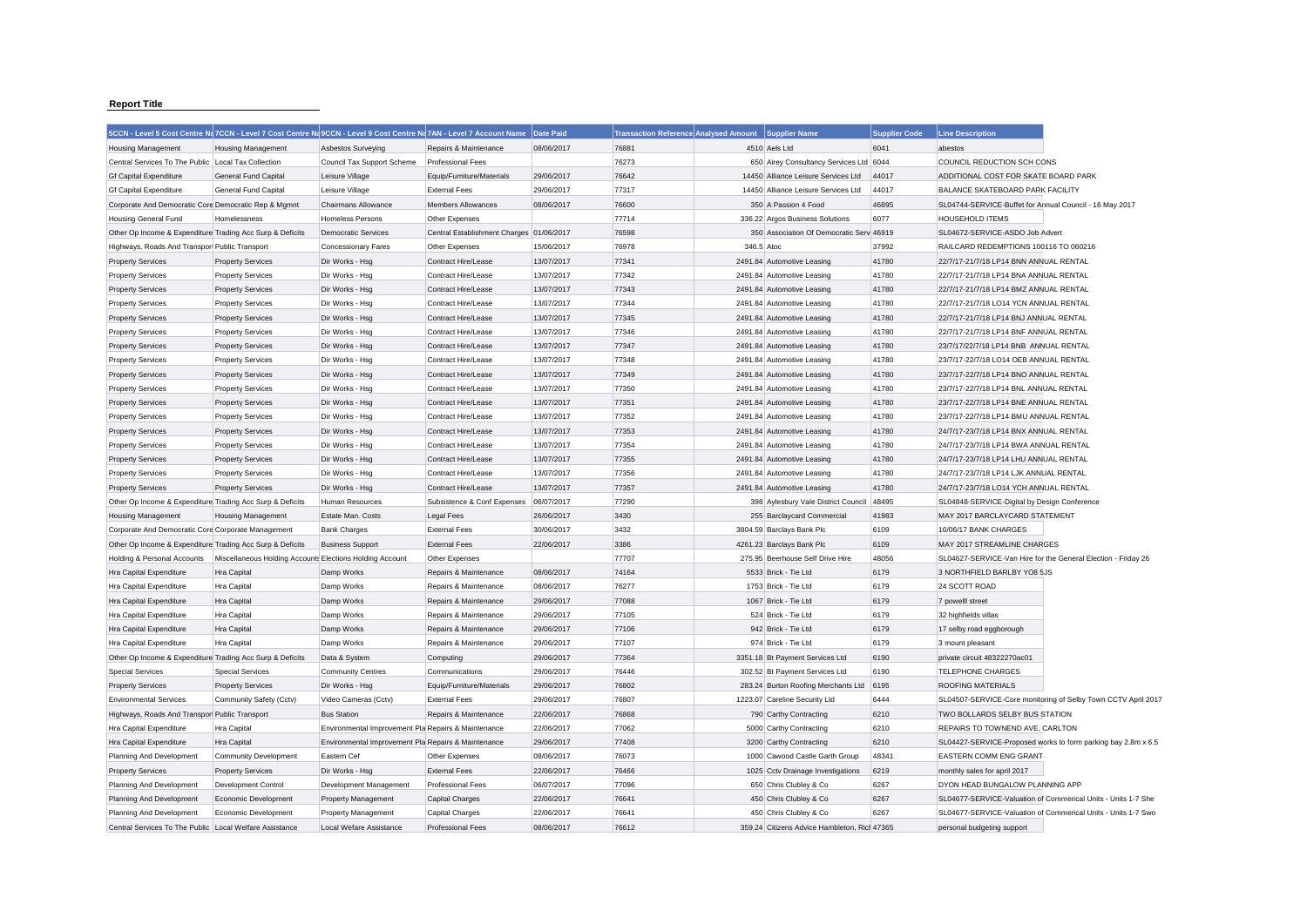| <b>Environmental Services</b>                             | Regulatory Servics - Eh                                    | Pollution Monitoring                              | Other Expenses               | 22/06/2017 | 76980 | 1342 City Of York Council                     | 6253  | SL04806-SERVICE-Annual Status Report                          |                                                               |
|-----------------------------------------------------------|------------------------------------------------------------|---------------------------------------------------|------------------------------|------------|-------|-----------------------------------------------|-------|---------------------------------------------------------------|---------------------------------------------------------------|
| Planning And Development                                  | Community Development                                      | Eastern Cef                                       | Other Expenses               | 12/06/2017 | 76983 | 1000 C/O Mrs J Haffegee                       | 48472 | EASTERN COMMUNITY FORUM                                       |                                                               |
| <b>Housing General Fund</b>                               | <b>Housing Strategy</b>                                    | P4g Strategic Dev Sites                           | Other Expenses               | 15/06/2017 | 76865 | 2000 Cp Viability Ltd                         | 48366 | SL04729-SERVICE-Viability work on Edgerton Lodge              |                                                               |
| Planning And Development                                  | <b>Planning Policy</b>                                     | Dev. Policy Serv. (Plan Selby)                    | <b>Professional Fees</b>     | 15/06/2017 | 76453 | 5000 Cp Viability Ltd                         | 48366 | SL04737-SERVICE-Preparation of viability appraisals 11 reside |                                                               |
| <b>Housing Management</b>                                 | <b>Housing Management</b>                                  | <b>Tenant Participation</b>                       | Other Expenses               | 15/06/2017 | 77131 | 1500 Create Tvt Ltd                           | 46533 | SL04823-SERVICE-Open Door - Summer Edition - 2017             |                                                               |
| Planning And Development                                  | <b>Community Development</b>                               | Tadcaster & Villages Cef                          | Other Expenses               | 12/06/2017 | 76972 | 294.5 Create Tvt Ltd                          | 46533 | SL04801-SERVICE-Printing of A5 Single Sided Flyer & Distribut |                                                               |
| <b>Environmental Services</b>                             | Recycling                                                  | Recycling                                         | <b>External Fees</b>         | 29/06/2017 | 76754 | 4365.57 C S Backhouse Ltd                     | 47543 | green waste                                                   |                                                               |
| Holding & Personal Accounts                               | Miscellaneous Holding Accounts Employee Cycle Loans        |                                                   | <b>Deductions From Wages</b> | 06/07/2017 | 77245 | 483.33 Cyclescheme Ltd                        | 21718 | CERT L42768827986                                             |                                                               |
| Other Op Income & Expenditure Trading Acc Surp & Deficits |                                                            | <b>Central Telephones</b>                         | Communications               | 22/06/2017 | 77109 | 593.7 Daisy Communications Ltd                | 6325  | charges                                                       |                                                               |
| Other Op Income & Expenditure Trading Acc Surp & Deficits |                                                            | Mobile Phones A/C                                 | Communications               | 29/06/2017 | 76970 | 688.06 Daisy Communications Ltd               | 6325  | SL04720-SERVICE-Daisy Mobile Phone Contract                   |                                                               |
| <b>Property Services</b>                                  | <b>Property Services</b>                                   | Dir Works - Hsg                                   | Equip/Furniture/Materials    | 22/06/2017 | 76873 | 501.05 Db Electrical Wholesale Selby L 36613  |       | materials                                                     |                                                               |
| Gen Grants & Collection Fund                              | Taxation & Non-Specific Grants Gen Fund Income             |                                                   | Dclg                         | 30/06/2017 | 3433  | 1014811 Department For Communities & 6345     |       | 19/06/17 NNDR/RSG                                             |                                                               |
| Holding & Personal Accounts                               | Miscellaneous Holding Accounts Nndr Payers Coll Fund (Old) |                                                   | Collection Fund              | 30/06/2017 | 3433  | 1025872 Department For Communities & 6345     |       | 19/06/17 NNDR/RSG                                             |                                                               |
| Planning And Development                                  | Economic Development                                       | P4g Community Skills/Capacity Grants              |                              | 01/06/2017 | 76637 | 4000 Dep Arts Limited                         | 47646 | <b>GRANT SUPPORT TO SELBY ARTS FES</b>                        |                                                               |
| <b>Environmental Services</b>                             | Regulatory Servics - Eh                                    | Licensing Act 2003                                | Printing/Stationery/Gen Exps | 22/06/2017 | 76768 | 1150.65 Digital Id Limited                    | 6349  |                                                               | SL04742-SERVICE-Zebra ZXP Series 3 Dual Sided ID Printer with |
| Other Op Income & Expenditure Trading Acc Surp & Deficits |                                                            | Human Resources                                   | Printing/Stationery/Gen Exps |            | 77734 | 286.31 Digital Id Limited                     | 6349  | SL04888-S1120006-PAXTON NET 2 PROXIMITY ISO CARDS             |                                                               |
| Planning And Development                                  | Economic Development                                       | P4g Growing Enterprise                            | Other Expenses               | 06/07/2017 | 76025 | 1675 Dransfield Properties Ltd                | 26517 | SL04695-SERVICE-New Lane, Selby project - half cost incurred  |                                                               |
| <b>Housing General Fund</b>                               | <b>Housing Benefits Payments</b>                           | <b>Rent Allowances</b>                            | <b>Housing Benefits</b>      | 01/06/2017 | 76636 | 275.12 East Riding Of Yorkshire Counc 6383    |       | OVERPAYMENT BD91037                                           |                                                               |
| Other Op Income & Expenditure Trading Acc Surp & Deficits |                                                            | Mobile Phones A/C                                 | Communications               | 08/06/2017 | 76771 | 837.77 Ee Communications Services Lt 6936     |       | <b>MOBILES</b>                                                |                                                               |
| Holding & Personal Accounts                               | Miscellaneous Holding Accounts Elections Holding Account   |                                                   | Other Expenses               | 22/06/2017 | 77276 | 1000 Election Claims Unit                     | 48528 | RETURN OF FORFEITED DEPOSITS                                  |                                                               |
| Central Services To The Public Elections                  |                                                            | <b>District Election</b>                          | Other Expenses               | 01/06/2017 | 76602 | 2689.37 Electoral Reform Services             | 6390  | SL04452-SERVICE-NYCC Election Printing                        |                                                               |
| Central Services To The Public Elections                  |                                                            | <b>District Election</b>                          | Other Expenses               | 22/06/2017 | 77367 | 10400.04 Electoral Reform Services            | 6390  | SL04452-SERVICE-NYCC Election Printing                        |                                                               |
| Holding & Personal Accounts                               | Miscellaneous Holding Accounts Elections Holding Account   |                                                   | Other Expenses               | 29/06/2017 | 77412 | 3608.49 Electoral Reform Services             | 6390  | <b>STATIONERY</b>                                             |                                                               |
| Holding & Personal Accounts                               | Miscellaneous Holding Accounts Elections Holding Account   |                                                   | Other Expenses               | 29/06/2017 | 77413 | 14386.98 Electoral Reform Services            | 6390  | <b>STATIONERY</b>                                             |                                                               |
| Holding & Personal Accounts                               | Miscellaneous Holding Accounts Elections Holding Account   |                                                   | Other Expenses               | 29/06/2017 | 77414 | 4799.34 Electoral Reform Services             | 6390  | <b>STATIONERY</b>                                             |                                                               |
| <b>Cultural And Related Services</b>                      | Open Spaces                                                | Community Parks & Open Spac Repairs & Maintenance |                              | 22/06/2017 | 76615 | 530 Enterprise Managed Services Lt 6404       |       | <b>FAIRBURN GRASS CUTTING</b>                                 |                                                               |
| <b>Cultural And Related Services</b>                      | Open Spaces                                                | Community Parks & Open Spac Repairs & Maintenance |                              | 22/06/2017 | 76616 | 4335.76 Enterprise Managed Services Lt 6404   |       | WASTE MANAGEMENT MAY2                                         |                                                               |
| <b>Cultural And Related Services</b>                      | Open Spaces                                                | Community Parks & Open Spac Repairs & Maintenance |                              | 22/06/2017 | 76617 | 387.27 Enterprise Managed Services Lt 6404    |       | <b>APRIL ADDITIONS</b>                                        |                                                               |
| Cultural And Related Services   Open Spaces               |                                                            | Community Parks & Open Spac Repairs & Maintenance |                              | 06/07/2017 | 77083 | 530 Enterprise Managed Services Lt 6404       |       | <b>GRASS CUTTING</b>                                          |                                                               |
| Cultural And Related Services Open Spaces                 |                                                            | <b>Grass Cutting</b>                              | Repairs & Maintenance        | 22/06/2017 | 76616 | 2843.1 Enterprise Managed Services Lt 6404    |       | WASTE MANAGEMENT MAY2                                         |                                                               |
| <b>Cultural And Related Services</b>                      | Open Spaces                                                | Selby Park                                        | Repairs & Maintenance        | 22/06/2017 | 76616 | 8766.85 Enterprise Managed Services Lt 6404   |       | WASTE MANAGEMENT MAY2                                         |                                                               |
| Cultural And Related Services Recreation & Sport          |                                                            | Selby Leisure Centre                              | Repairs & Maintenance        | 22/06/2017 | 76616 | 748.23 Enterprise Managed Services Lt 6404    |       | <b>WASTE MANAGEMENT MAY2</b>                                  |                                                               |
| <b>Environmental Services</b>                             | <b>Cemetery Services</b>                                   | Closed Burial Ground                              | Repairs & Maintenance        | 22/06/2017 | 76616 | 1124.16 Enterprise Managed Services Lt 6404   |       | WASTE MANAGEMENT MAY2                                         |                                                               |
| <b>Environmental Services</b>                             | Recycling                                                  | Recycling                                         | <b>External Fees</b>         | 08/06/2017 | 76587 | 4260.89 Enterprise Managed Services Lt 6404   |       | adjustment to april core                                      |                                                               |
| <b>Environmental Services</b>                             | Recycling                                                  | Recycling                                         | <b>External Fees</b>         | 22/06/2017 | 76616 | 123326.25 Enterprise Managed Services Lt 6404 |       | WASTE MANAGEMENT MAY2                                         |                                                               |
| <b>Environmental Services</b>                             | <b>Street Cleansing</b>                                    | <b>Street Cleansing</b>                           | <b>External Fees</b>         | 22/06/2017 | 76616 | 46511.49 Enterprise Managed Services Lt 6404  |       | WASTE MANAGEMENT MAY2                                         |                                                               |
| <b>Environmental Services</b>                             | Trade Waste                                                | <b>Clinical Waste</b>                             | <b>External Fees</b>         | 22/06/2017 | 76616 | 4344.76 Enterprise Managed Services Lt 6404   |       | WASTE MANAGEMENT MAY2                                         |                                                               |
| <b>Environmental Services</b>                             | <b>Trade Waste</b>                                         | <b>Commercial Waste</b>                           | <b>External Fees</b>         | 22/06/2017 | 76616 | 25604.98 Enterprise Managed Services Lt 6404  |       | <b>WASTE MANAGEMENT MAY2</b>                                  |                                                               |
| <b>Environmental Services</b>                             | <b>Waste Collection</b>                                    | Dom.Wheeled Bins/Sac                              | <b>External Fees</b>         | 22/06/2017 | 76616 | 21888.78 Enterprise Managed Services Lt 6404  |       | WASTE MANAGEMENT MAY2                                         |                                                               |
| <b>Environmental Services</b>                             | <b>Waste Collection</b>                                    | Refuse Collection General                         | Advertising                  | 22/06/2017 | 76616 | 1645.54 Enterprise Managed Services Lt 6404   |       | <b>WASTE MANAGEMENT MAY2</b>                                  |                                                               |
| <b>Environmental Services</b>                             | <b>Waste Collection</b>                                    | <b>Refuse Collection General</b>                  | <b>External Fees</b>         | 08/06/2017 | 76587 | 2130.44 Enterprise Managed Services Lt 6404   |       | adjustment to april core                                      |                                                               |
| <b>Environmental Services</b>                             | <b>Waste Collection</b>                                    | <b>Refuse Collection General</b>                  | <b>External Fees</b>         | 22/06/2017 | 76616 | 88155.87 Enterprise Managed Services Lt 6404  |       | WASTE MANAGEMENT MAY2                                         |                                                               |
| <b>Environmental Services</b>                             | <b>Waste Collection</b>                                    | <b>Refuse Collection General</b>                  | <b>External Fees</b>         | 22/06/2017 | 76617 | 10313.36 Enterprise Managed Services Lt 6404  |       | <b>APRIL ADDITIONS</b>                                        |                                                               |
| Highways, Roads And Transpor Parking Services             |                                                            | Car Parks-Other                                   | Repairs & Maintenance        | 22/06/2017 | 76616 | 277.26 Enterprise Managed Services Lt 6404    |       | <b>WASTE MANAGEMENT MAY2</b>                                  |                                                               |
| <b>Special Services</b>                                   | <b>Special Services</b>                                    | Grassed Areas & Open Spaces Repairs & Maintenance |                              | 22/06/2017 | 76616 | 7515.05 Enterprise Managed Services Lt 6404   |       | WASTE MANAGEMENT MAY2                                         |                                                               |
| Hra Capital Expenditure                                   | Hra Capital                                                | Damp Works                                        | Repairs & Maintenance        | 12/06/2017 | 76441 | 500 Envirovent Ltd                            | 6406  | SUP AND FIT EXTRACTOR FANS                                    |                                                               |
| Hra Capital Expenditure                                   | Hra Capital                                                | Damp Works                                        | Repairs & Maintenance        | 12/06/2017 | 76442 | 500 Envirovent Ltd                            | 6406  | extract fan 6 main st, barkston ash, tad                      |                                                               |
| Hra Capital Expenditure                                   | Hra Capital                                                | Damp Works                                        | Repairs & Maintenance        | 12/06/2017 | 76572 | 1067 Envirovent Ltd                           | 6406  | replaced fans                                                 |                                                               |
| Hra Capital Expenditure                                   | Hra Capital                                                | Damp Works                                        | Repairs & Maintenance        | 22/06/2017 | 76660 | 1182 Envirovent Ltd                           | 6406  | LOFT MOUTED UNIT                                              |                                                               |
| Hra Capital Expenditure                                   | Hra Capital                                                | Damp Works                                        | Repairs & Maintenance        | 06/07/2017 | 77019 | 1217 Envirovent Ltd                           | 6406  | mounted heat and unit                                         |                                                               |
| Hra Capital Expenditure                                   | Hra Capital                                                | Damp Works                                        | Repairs & Maintenance        | 06/07/2017 | 77262 | 569 Envirovent Ltd                            | 6406  | 23 HAIG STREET, HEATER                                        |                                                               |
| Hra Capital Expenditure                                   | Hra Capital                                                | Damp Works                                        | Repairs & Maintenance        | 06/07/2017 | 77263 | 719 Envirovent Ltd                            | 6406  | HEATER 8 WHITEFIELD BUNGALOWS                                 |                                                               |
| Hra Capital Expenditure                                   | Hra Capital                                                | Damp Works                                        | Repairs & Maintenance        | 13/07/2017 | 77417 | 500 Envirovent Ltd                            | 6406  | 4 HOLLY VIEW                                                  |                                                               |
|                                                           |                                                            |                                                   |                              |            |       |                                               |       |                                                               |                                                               |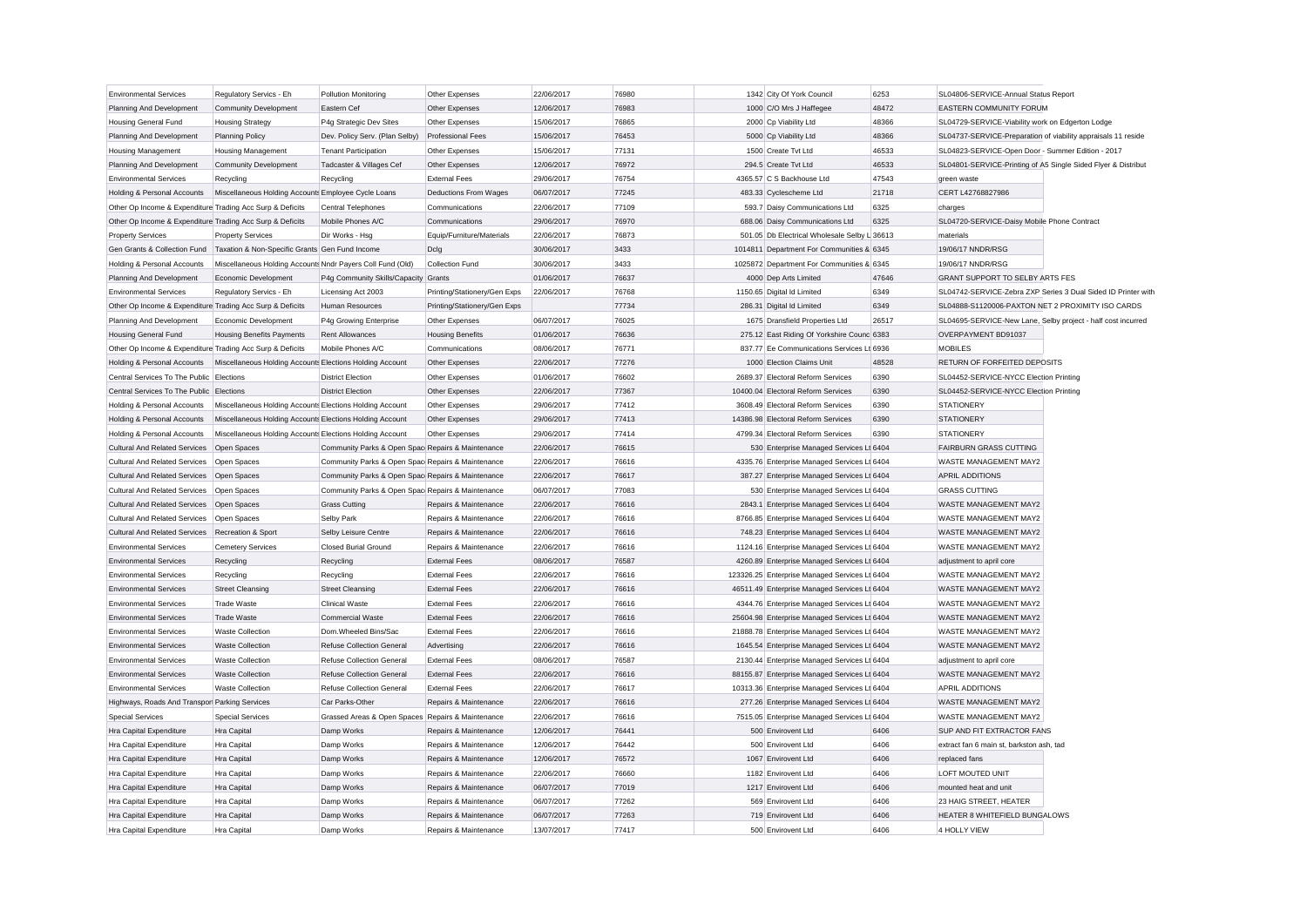| Planning And Development                                  | <b>Community Development</b> | Eastern Cef                                       | Other Expenses                           | 15/06/2017 | 77063 | 9750 Escrick And Deighton Social Clu 48473  |       | KITCHEN UPGRADE GRANT                                         |                                                               |
|-----------------------------------------------------------|------------------------------|---------------------------------------------------|------------------------------------------|------------|-------|---------------------------------------------|-------|---------------------------------------------------------------|---------------------------------------------------------------|
| <b>Gf Capital Expenditure</b>                             | General Fund Capital         | Gis System                                        | Computing                                | 08/06/2017 | 76775 | 8735 Esri (Uk) Ltd                          | 6415  | SL04705-SERVICE-ArcGIS Desktop Basic (Single Use)             |                                                               |
| <b>Housing Management</b>                                 | <b>Housing Management</b>    | Ousegate Hostel                                   | Fixtures & Fittings                      | 08/06/2017 | 76606 | 380 Firelec Ltd                             | 6447  | SL04726-SERVICE-monthly tests for fire alarm and emergency li |                                                               |
| Planning And Development                                  | Economic Development         | Tour De Yorkshire                                 | Equip/Furniture/Materials                | 08/06/2017 | 76859 | 4524.05 Gough & Kelly Ltd                   | 48338 | SL04710-SERVICE-TdY - barriers - 108468                       |                                                               |
| Planning And Development                                  | Economic Development         | P4g Gateways                                      | Other Expenses                           | 22/06/2017 | 75404 | 1972.95 Grace Landscapes Ltd                | 48161 | SL04537-SERVICE-Selby Roundabouts - SEL856                    |                                                               |
| <b>Housing General Fund</b>                               | Homelessness                 | Homeless Persons                                  | Other Expenses                           | 15/06/2017 | 77171 | 500 Personal Information                    | 48508 | Personal Information                                          |                                                               |
| Other Op Income & Expenditure Trading Acc Surp & Deficits |                              | Access Selby - Contact Centre Rents               |                                          | 15/06/2017 | 76348 | 15466 Gvfm Limited                          | 27552 | rent and service charge 240617 to 280917                      |                                                               |
| <b>Environmental Services</b>                             | Regulatory Servics - Eh      | <b>Public Conveniences</b>                        | <b>External Fees</b>                     | 22/06/2017 | 76658 | 3787.86 Healthmatic Ltd                     | 6545  |                                                               | SL04504-SERVICE-Maintenance & cleaning of public conveniences |
| Other Op Income & Expenditure Trading Acc Surp & Deficits |                              | Housing Support & Enforcemen Other Expenses       |                                          | 01/06/2017 | 76657 | 564.13 Henriksen Ltd                        | 6555  | DEBTOR PAYMENTS MADE                                          |                                                               |
| Planning And Development                                  | <b>Community Development</b> | Western Cef                                       | Other Expenses                           | 22/06/2017 | 77278 | 5000 Hillam & Monk Fryston Commui 48529     |       | HEALTHY HUB GRANT WESTERN CEF                                 |                                                               |
| Holding & Personal Accounts                               | Control Accounts             | <b>Creditors Control</b>                          | Tax Deduct On Contract Payme 08/06/2017  |            | 76870 | 1204.6 Hm Revenue & Customs                 | 6590  | CIS JUNE DEDUCTIONS                                           |                                                               |
| Hra Capital Expenditure                                   | Hra Capital                  | <b>Garage Sites</b>                               | Repairs & Maintenance                    | 06/07/2017 | 77265 | 550 Hobman Doors                            | 6596  | DOOR FIT SUPPLY.                                              |                                                               |
| Hra Capital Expenditure                                   | <b>Hra</b> Capital           | Void Property Repairs                             | Repairs & Maintenance                    | 29/06/2017 | 77565 | 780 Home Maintenance                        | 47112 | 7 WESTFIELD CLOSE                                             |                                                               |
| <b>Property Services</b>                                  | <b>Property Services</b>     | Dir Works - Hsg                                   | Other Expenses                           | 08/06/2017 | 76578 | 1250 Home Maintenance                       | 47112 | 12 mount pleasant plastering                                  |                                                               |
| <b>Property Services</b>                                  | <b>Property Services</b>     | Dir Works - Hsg                                   | <b>External Fees</b>                     | 22/06/2017 | 77136 | 2245 Home Utility Group Limited             | 47533 | install wet room                                              |                                                               |
| <b>Property Services</b>                                  | <b>Property Services</b>     | Dir Works - Hsg                                   | <b>External Fees</b>                     | 22/06/2017 | 77138 | 2300 Home Utility Group Limited             | 47533 | wet room                                                      |                                                               |
| <b>Property Services</b>                                  | <b>Property Services</b>     | Dir Works - Hsa                                   | <b>External Fees</b>                     | 22/06/2017 | 77139 | 2050 Home Utility Group Limited             | 47533 | wet room                                                      |                                                               |
| <b>Property Services</b>                                  | <b>Property Services</b>     | Dir Works - Hsg                                   | Equip/Furniture/Materials                | 29/06/2017 | 76846 | 4781.29 Howdens Joinery Ltd                 | 21474 | may invoices                                                  |                                                               |
| <b>Housing Management</b>                                 | <b>Housing Management</b>    | Resource Accounting                               | Other Expenses                           | 01/06/2017 | 76436 | 820 Hqn Ltd                                 | 6606  | SL04732-SERVICE-Membership fees 2017/18                       |                                                               |
| Central Services To The Public                            | <b>Local Land Charges</b>    | <b>Land Charges</b>                               | Printing/Stationery/Gen Exps             | 01/06/2017 | 74588 | 3800 Idox Software Ltd                      | 6622  | SL04408-SERVICE-NLIS Install asper quote No: AM160006         |                                                               |
| Planning And Development                                  | Economic Development         | Economic Development Team                         | Computing                                | 15/06/2017 | 76626 | 699 Institute Of Economic Developm 48383    |       | SL04740-SERVICE-Standard Corporate Membership of the IED      |                                                               |
| Planning And Development                                  | <b>Planning Policy</b>       | Dev. Policy Serv. (Plan Selby)                    | <b>Professional Fees</b>                 | 22/06/2017 | 76661 | 725 Institute Of Economic Developm 48383    |       |                                                               | SL04760-SERVICE-Advertisement of Senior Inward Investment Off |
| <b>Cultural And Related Services</b>                      | Open Spaces                  | Community Parks & Open Spac Repairs & Maintenance |                                          | 15/06/2017 | 72150 | 2137 It Electrical (Yorkshire) Ltd          | 6652  | Petre Ave Park Lighting                                       |                                                               |
| Hra Capital Expenditure                                   | Hra Capital                  | <b>Electrical Rewires</b>                         | Repairs & Maintenance                    | 15/06/2017 | 72648 | 2679.26 It Electrical (Yorkshire) Ltd       | 6652  | 3 NORTHFIELD BARLBY                                           |                                                               |
| Hra Capital Expenditure                                   | <b>Hra Capital</b>           | <b>Electrical Rewires</b>                         | Repairs & Maintenance                    | 15/06/2017 | 76451 | 921.7 It Electrical (Yorkshire) Ltd         | 6652  | 24 CROCKRET RD. ELECTRICS                                     |                                                               |
| <b>Hra Capital Expenditure</b>                            | <b>Hra</b> Capital           | <b>Electrical Rewires</b>                         | Repairs & Maintenance                    | 15/06/2017 | 76469 | 1655.67 It Electrical (Yorkshire) Ltd       | 6652  | electrics 20 brockley close                                   |                                                               |
| Hra Capital Expenditure                                   | <b>Hra Capital</b>           | <b>Electrical Rewires</b>                         | Repairs & Maintenance                    | 15/06/2017 | 76876 | 2397.4 It Electrical (Yorkshire) Ltd        | 6652  | rewire 14 darcy court                                         |                                                               |
| Hra Capital Expenditure                                   | Hra Capital                  | <b>Electrical Rewires</b>                         | Repairs & Maintenance                    | 22/06/2017 | 77113 | 977 It Electrical (Yorkshire) Ltd           | 6652  | 30a manor garth kellington                                    |                                                               |
| Hra Capital Expenditure                                   | <b>Hra Capital</b>           | <b>Electrical Rewires</b>                         | Repairs & Maintenance                    | 22/06/2017 | 77114 | 770.7 It Electrical (Yorkshire) Ltd         | 6652  | 10 townend close carlton                                      |                                                               |
|                                                           | <b>Hra Capital</b>           | <b>Flectrical Rewires</b>                         | Repairs & Maintenance                    | 29/06/2017 | 77298 | 327.4 It Electrical (Yorkshire) Ltd         | 6652  | 39 EVERSLEY MOUNT SHERBURN IN ELMET                           |                                                               |
| Hra Capital Expenditure<br>Hra Capital Expenditure        | <b>Hra Capital</b>           | <b>Electrical Rewires</b>                         | Repairs & Maintenance                    | 29/06/2017 | 77302 | 1135 It Electrical (Yorkshire) Ltd          | 6652  | 7 WINDMILL RISE TADCASTER                                     |                                                               |
|                                                           |                              |                                                   |                                          |            |       |                                             |       |                                                               |                                                               |
| <b>Housing General Fund</b>                               | Homelessness                 | Homeless Persons                                  | Other Expenses                           | 01/06/2017 | 76649 | 500 Jigsaw Properties                       | 44619 | Personal Information                                          |                                                               |
| Hra Capital Expenditure                                   | Hra Capital                  | <b>External Door Replacements</b>                 | Repairs & Maintenance                    | 29/06/2017 | 77757 | 50580 Keepmoat Regeneration Limiter 43184   |       | SELBY WINDOWS & DOORS                                         |                                                               |
| <b>Property Services</b>                                  | <b>Property Services</b>     | Dir Works - Hsg                                   | <b>External Fees</b>                     | 12/06/2017 | 76580 | 350 Kml Flooring Services                   | 6704  | 25 river view                                                 |                                                               |
| <b>Property Services</b>                                  | <b>Property Services</b>     | Dir Works - Hsg                                   | <b>External Fees</b>                     | 06/07/2017 | 77133 | 350 Kml Flooring Services                   | 6704  | supply and fit                                                |                                                               |
| Central Services To The Public                            | Local Tax Collection         | Council Tax Collection                            | Legal Fees                               | 16/06/2017 | 3380  | 2454 Liberata Uk Ltd                        | 36656 | SUMMONS COSTS 070617 PBA 0087645                              |                                                               |
| <b>Housing Management</b>                                 | <b>Housing Management</b>    | <b>Housing Management</b>                         | <b>Legal Fees</b>                        | 16/06/2017 | 3385  | 325 Liberata Uk Ltd                         | 36656 | pcol claims may 2017                                          |                                                               |
| Central Services To The Public                            | Elections                    | <b>District Election</b>                          | Other Expenses                           | 01/06/2017 | 76068 | 1050 Macdonald & Company Freelan 47534      |       | Personal Information                                          |                                                               |
| Planning And Development                                  | Economic Development         | P4g Retail Experience - Step                      | Other Expenses                           | 01/06/2017 | 76627 | 462.9 Market Cross Properties (Selby) 29015 |       | SL04758-SERVICE-Easter 2017 event                             |                                                               |
| Planning And Development                                  | Economic Development         | P4g Retail Experience - Step                      | Other Expenses                           | 01/06/2017 | 76628 | 500 Market Cross Properties (Selby) 29015   |       | SL04758-SERVICE-Sponsorship of the Land Train                 |                                                               |
| Planning And Development                                  | Development Control          | Development Management                            | Direct Salaries & Wages                  | 22/06/2017 | 77435 | 1140 Matchtech Group (Uk) Ltd               | 43334 | Personal Information                                          |                                                               |
| Planning And Development                                  | Development Control          | Development Management                            | Direct Salaries & Wages                  | 22/06/2017 | 77438 | 1140 Matchtech Group (Uk) Ltd               | 43334 | Personal Information                                          |                                                               |
| Planning And Development                                  | Development Control          | Development Management                            | <b>Direct Salaries &amp; Wages</b>       | 22/06/2017 | 77440 | 1140 Matchtech Group (Uk) Ltd               | 43334 | Personal Information                                          |                                                               |
| Other Op Income & Expenditure Trading Acc Surp & Deficits |                              | <b>Business Support</b>                           | Direct Salaries & Wages                  | 22/06/2017 | 77433 | 522.82 Matrix Scm Limited                   | 48241 | Personal Information                                          |                                                               |
| Other Op Income & Expenditure Trading Acc Surp & Deficits |                              | <b>Business Support</b>                           | Direct Salaries & Wages                  | 29/06/2017 | 77549 | 522.82 Matrix Scm Limited                   | 48241 | Personal Information                                          |                                                               |
| Other Op Income & Expenditure Trading Acc Surp & Deficits |                              | Democratic Services                               | Central Establishment Charges 22/06/2017 |            | 77270 | 401.8 Matrix Scm Limited                    | 48241 | SL04669-SERVICE-Agency Staffing                               |                                                               |
| Other Op Income & Expenditure Trading Acc Surp & Deficits |                              | Democratic Services                               | Central Establishment Charges 22/06/2017 |            | 77428 | 318.57 Matrix Scm Limited                   | 48241 | SL04669-SERVICE-Agency Staffing                               |                                                               |
| Other Op Income & Expenditure Trading Acc Surp & Deficits |                              | Democratic Services                               | Central Establishment Charges 22/06/2017 |            | 77432 | 493.64 Matrix Scm Limited                   | 48241 | SL04669-SERVICE-Agency Staffing                               |                                                               |
| Other Op Income & Expenditure Trading Acc Surp & Deficits |                              | <b>Democratic Services</b>                        | Central Establishment Charges 22/06/2017 |            | 77433 | 413.28 Matrix Scm Limited                   | 48241 | SL04669-SERVICE-Agency Staffing                               |                                                               |
| Other Op Income & Expenditure Trading Acc Surp & Deficits |                              | Democratic Services                               | Central Establishment Charges 29/06/2017 |            | 77549 | 324.31 Matrix Scm Limited                   | 48241 | SL04669-SERVICE-Agency Staffing                               |                                                               |
| Other Op Income & Expenditure Trading Acc Surp & Deficits |                              | <b>Democratic Services</b>                        | Central Establishment Charges 29/06/2017 |            | 77804 | 370.23 Matrix Scm Limited                   | 48241 | SL04669-SERVICE-Agency Staffing                               |                                                               |
| Other Op Income & Expenditure Trading Acc Surp & Deficits |                              | Legal Services                                    | Direct Salaries & Wages                  | 22/06/2017 | 77404 | 1341.13 Matrix Scm Limited                  | 48241 | SL04646-SERVICE-Agency Staffing                               |                                                               |
| Other Op Income & Expenditure Trading Acc Surp & Deficits |                              | Legal Services                                    | <b>Direct Salaries &amp; Wages</b>       | 22/06/2017 | 77409 | 1696.47 Matrix Scm Limited                  | 48241 | SL04646-SERVICE-Agency Staffing                               |                                                               |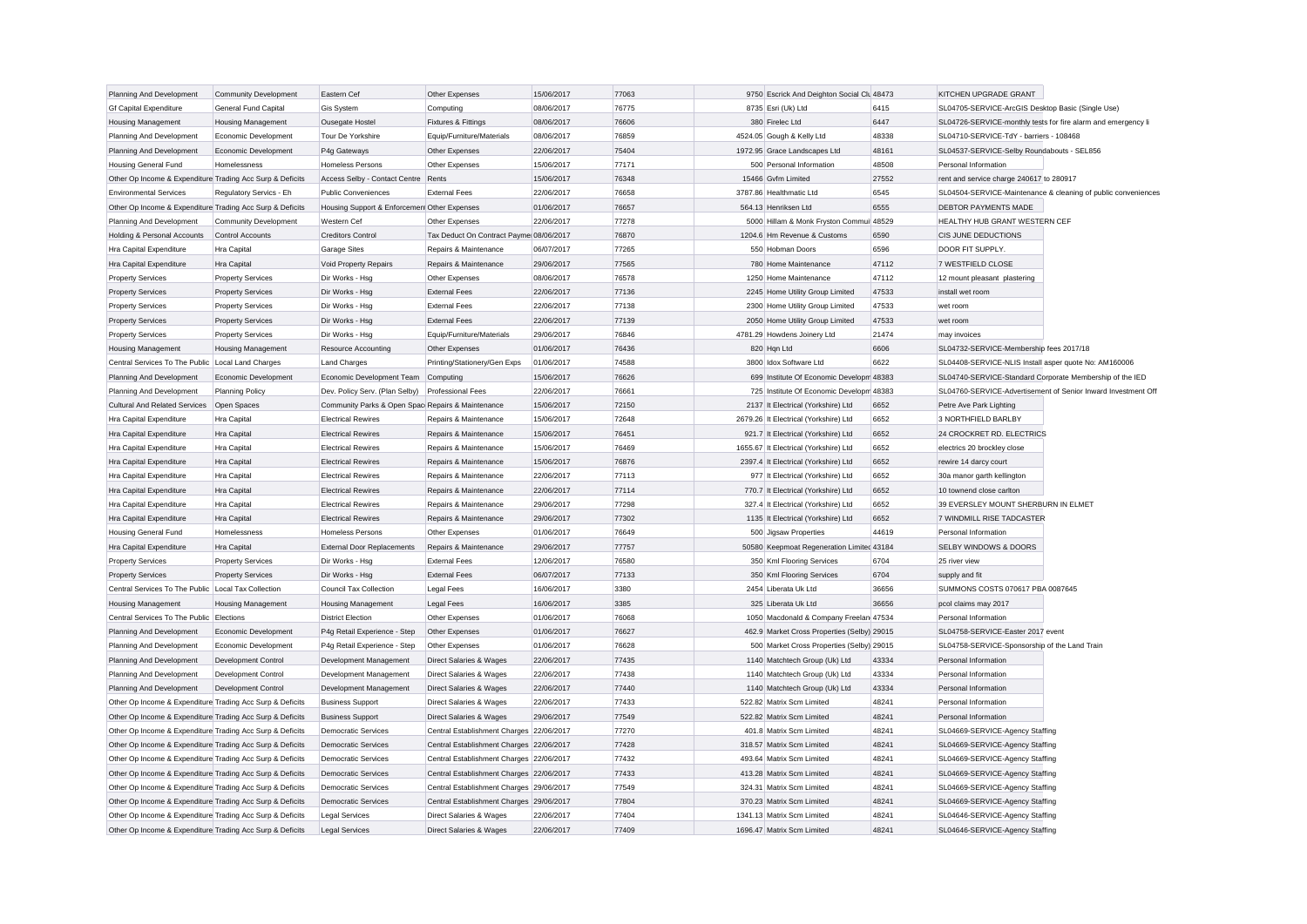| Other Op Income & Expenditure Trading Acc Surp & Deficits  |                                                                                                                          | <b>Legal Services</b>                               | Direct Salaries & Wages                | 22/06/2017               | 77428 | 3049.04 Matrix Scm Limited                                                                  | 48241 | Personal Information                                                                                                  |                                                               |
|------------------------------------------------------------|--------------------------------------------------------------------------------------------------------------------------|-----------------------------------------------------|----------------------------------------|--------------------------|-------|---------------------------------------------------------------------------------------------|-------|-----------------------------------------------------------------------------------------------------------------------|---------------------------------------------------------------|
| Other Op Income & Expenditure Trading Acc Surp & Deficits  |                                                                                                                          | <b>Legal Services</b>                               | <b>Direct Salaries &amp; Wages</b>     | 22/06/2017               | 77432 | 1662.05 Matrix Scm Limited                                                                  | 48241 | Personal Information                                                                                                  |                                                               |
| Other Op Income & Expenditure Trading Acc Surp & Deficits  |                                                                                                                          | <b>Legal Services</b>                               | Direct Salaries & Wages                | 22/06/2017               | 77433 | 1707.91 Matrix Scm Limited                                                                  | 48241 | Personal Information                                                                                                  |                                                               |
| Other Op Income & Expenditure Trading Acc Surp & Deficits  |                                                                                                                          | <b>Legal Services</b>                               | Direct Salaries & Wages                | 29/06/2017               | 77804 | 1707.91 Matrix Scm Limited                                                                  | 48241 | Personal Information                                                                                                  |                                                               |
| Planning And Development                                   | Development Control                                                                                                      | Development Management                              | Direct Salaries & Wages                | 22/06/2017               | 77270 | 4093.87 Matrix Scm Limited                                                                  | 48241 | Personal Information                                                                                                  |                                                               |
| Planning And Development                                   | <b>Development Control</b>                                                                                               | Development Management                              | Direct Salaries & Wages                | 22/06/2017               | 77428 | 895.82 Matrix Scm Limited                                                                   | 48241 | Personal Information                                                                                                  |                                                               |
| Planning And Development                                   | <b>Development Control</b>                                                                                               | Development Management                              | Direct Salaries & Wages                | 22/06/2017               | 77428 | 1570.11 Matrix Scm Limited                                                                  | 48241 | Personal Information                                                                                                  |                                                               |
| Planning And Development                                   | Development Control                                                                                                      | Development Management                              | Direct Salaries & Wages                | 22/06/2017               | 77433 | 4575.6 Matrix Scm Limited                                                                   | 48241 | Personal Information                                                                                                  |                                                               |
| Planning And Development                                   | Development Control                                                                                                      | Development Management                              | Direct Salaries & Wages                | 22/06/2017               | 77433 | 1143.91 Matrix Scm Limited                                                                  | 48241 | Personal Information                                                                                                  |                                                               |
| Planning And Development                                   | Development Control                                                                                                      | Development Management                              | Direct Salaries & Wages                | 22/06/2017               | 77433 | 1387.1 Matrix Scm Limited                                                                   | 48241 | Personal Information                                                                                                  |                                                               |
| Planning And Development                                   | Development Control                                                                                                      | Development Management                              | Direct Salaries & Wages                | 29/06/2017               | 77804 | 2851.26 Matrix Scm Limited                                                                  | 48241 | Personal Information                                                                                                  |                                                               |
| Planning And Development                                   | <b>Development Control</b>                                                                                               | Development Management                              | Direct Salaries & Wages                | 29/06/2017               | 77804 | 2325.95 Matrix Scm Limited                                                                  | 48241 | Personal Information                                                                                                  |                                                               |
| Planning And Development                                   | <b>Planning Policy</b>                                                                                                   | Dev. Policy Serv. (Plan Selby)                      | Direct Salaries & Wages                | 22/06/2017               | 77270 | 498.41 Matrix Scm Limited                                                                   | 48241 | Personal Information                                                                                                  |                                                               |
| Planning And Development                                   | <b>Planning Policy</b>                                                                                                   | Dev. Policy Serv. (Plan Selby)                      | Direct Salaries & Wages                | 22/06/2017               | 77409 | 498.41 Matrix Scm Limited                                                                   | 48241 | Personal Information                                                                                                  |                                                               |
| Planning And Development                                   | <b>Planning Policy</b>                                                                                                   | Dev. Policy Serv. (Plan Selby)                      | <b>Direct Salaries &amp; Wages</b>     | 22/06/2017               | 77428 | 498.41 Matrix Scm Limited                                                                   | 48241 | SL04829-SERVICE-agency staff                                                                                          |                                                               |
| Planning And Development                                   | <b>Planning Policy</b>                                                                                                   | Dev. Policy Serv. (Plan Selby)                      | <b>Direct Salaries &amp; Wages</b>     | 22/06/2017               | 77433 | 255.93 Matrix Scm Limited                                                                   | 48241 | Personal Information                                                                                                  |                                                               |
| Corporate And Democratic Core Corporate Management         |                                                                                                                          | <b>External Audit</b>                               | Other Expenses                         | 08/06/2017               | 76659 | 4470 Mazars Llp                                                                             | 6810  | SL04178-SERVICE-External Audit Fee 2016/17                                                                            |                                                               |
| <b>Housing Management</b>                                  | <b>Housing Management</b>                                                                                                | <b>Central Heating-Gas</b>                          | Repairs & Maintenance                  | 22/06/2017               | 77366 | 29904.61 Mears Limited                                                                      | 48311 | SERVICE AND NEW INSTALLS                                                                                              |                                                               |
| Hra Capital Expenditure                                    | Hra Capital                                                                                                              | <b>Central Heating Systems</b>                      | Repairs & Maintenance                  | 22/06/2017               | 77366 | 2347.33 Mears Limited                                                                       | 48311 | SERVICE AND NEW INSTALLS                                                                                              |                                                               |
| Hra Capital Expenditure                                    | Hra Capital                                                                                                              | Void Property Repairs                               | Repairs & Maintenance                  | 08/06/2017               | 76271 | 361.1 Michael Walsh (Plasterers) Ltd 7419                                                   |       | PLASTER 4 HOLLY GARTH BEAL                                                                                            |                                                               |
| Hra Capital Expenditure                                    | Hra Capital                                                                                                              | Void Property Repairs                               | Repairs & Maintenance                  | 22/06/2017               | 76764 | 488.5 Michael Walsh (Plasterers) Ltd 7419                                                   |       | 11 THE CLOISTERS HEMINGBROUGH                                                                                         |                                                               |
| Hra Capital Expenditure                                    | Hra Capital                                                                                                              | Void Property Repairs                               | Repairs & Maintenance                  | 22/06/2017               | 76765 | 391.5 Michael Walsh (Plasterers) Ltd 7419                                                   |       | 4 CHAPEL FIELDS CLIFFE                                                                                                |                                                               |
| <b>Property Services</b>                                   | <b>Property Services</b>                                                                                                 | Dir Works - Hsg                                     | <b>External Fees</b>                   | 08/06/2017               | 76270 | 554.5 Michael Walsh (Plasterers) Ltd 7419                                                   |       | PLASTER 990458 32 COPPERGATE RICCALL                                                                                  |                                                               |
| <b>Property Services</b>                                   | <b>Property Services</b>                                                                                                 | Dir Works - Hsg                                     | <b>External Fees</b>                   | 12/06/2017               | 76611 | 278.5 Michael Walsh (Plasterers) Ltd 7419                                                   |       | plaster 18 beechwood glade, sherburn                                                                                  |                                                               |
| Property Services                                          | <b>Property Services</b>                                                                                                 | Dir Works - Hsg                                     | <b>External Fees</b>                   | 22/06/2017               | 76767 | 359 Michael Walsh (Plasterers) Ltd 7419                                                     |       | FRONT BEDROOM SKIM 11 THE CLOISTERS                                                                                   |                                                               |
| <b>Property Services</b>                                   | <b>Property Services</b>                                                                                                 | Dir Works - Hsg                                     | <b>External Fees</b>                   | 06/07/2017               | 77022 | 380.5 Michael Walsh (Plasterers) Ltd 7419                                                   |       | 44 HAIG STREET                                                                                                        |                                                               |
| <b>Property Services</b>                                   | <b>Property Services</b>                                                                                                 | Dir Works - Hsg                                     | <b>External Fees</b>                   | 06/07/2017               | 77251 | 365 Michael Walsh (Plasterers) Ltd 7419                                                     |       | 23 cathcart close                                                                                                     |                                                               |
| <b>Property Services</b>                                   | <b>Property Services</b>                                                                                                 | Dir Works - Hsa                                     | <b>External Fees</b>                   | 06/07/2017               | 77254 | 579 Michael Walsh (Plasterers) Ltd 7419                                                     |       | 44 HAIGH STREET                                                                                                       |                                                               |
| <b>Property Services</b>                                   | <b>Property Services</b>                                                                                                 | Dir Works - Hsg                                     | <b>External Fees</b>                   | 13/07/2017               | 77564 | 304 Michael Walsh (Plasterers) Ltd 7419                                                     |       | 34 HIGHFIELD VILLAS SHERBURN                                                                                          |                                                               |
| <b>Property Services</b>                                   | <b>Property Services</b>                                                                                                 | Dir Works - Hsg                                     | Equip/Furniture/Materials              | 06/07/2017               | 77126 | 1019.3 Mkm Building Supplies Ltd                                                            | 21210 | invoices for may 2017                                                                                                 |                                                               |
| <b>Housing Management</b>                                  | <b>Housing Management</b>                                                                                                | <b>Central Heating-Gas</b>                          | <b>Professional Fees</b>               | 06/07/2017               | 77025 | 349.92 Morgan Lambert Ltd                                                                   | 6835  | third party quality audits                                                                                            |                                                               |
| Other Op Income & Expenditure Trading Acc Surp & Deficits  |                                                                                                                          | Human Resources                                     | Subsistence & Conf Expenses            | 01/06/2017               | 76640 | 354 Personal Information                                                                    | 34531 | Personal Information                                                                                                  |                                                               |
| Suspense                                                   | Misc Suspense Accounts                                                                                                   | Payroll Advances                                    | Payroll Advances                       | 15/06/2017               | 77154 | 1300 Personal Information                                                                   | 48500 | Personal Information                                                                                                  |                                                               |
| Planning And Development                                   | Development Control                                                                                                      | Development Management                              | <b>Professional Fees</b>               | 29/06/2017               | 77015 | 1375 Mr Jonathan Clay                                                                       | 47786 | advising by telephone                                                                                                 |                                                               |
| Holding & Personal Accounts                                | Miscellaneous Holding Accounts Rent Payers Account                                                                       |                                                     | <b>Rent Refunds</b>                    | 29/06/2017               | 77751 | 1005.94 Personal Information                                                                | 46959 | Personal Information                                                                                                  |                                                               |
| Corporate And Democratic Core Democratic Rep & Mgmnt       |                                                                                                                          | <b>Chairmans Allowance</b>                          | <b>Members Allowances</b>              | 15/06/2017               | 77168 | 432.5 Mrs Judith Chilvers                                                                   | 48505 | <b>CLOTHING FOR CHAIRMAN</b>                                                                                          |                                                               |
| Holding & Personal Accounts                                | Miscellaneous Holding Accounts Rent Payers Account                                                                       |                                                     | <b>Rent Refunds</b>                    | 01/06/2017               | 76654 | 1051.6 Personal Information                                                                 | 48427 | overpaid rent                                                                                                         |                                                               |
| <b>Housing General Fund</b>                                | Homelessness                                                                                                             | <b>Homeless Persons</b>                             | Other Expenses                         | 29/06/2017               | 77256 | 550 Personal Information                                                                    | 48518 | Personal Information                                                                                                  |                                                               |
| Central Services To The Public Local Tax Collection        |                                                                                                                          | <b>Council Tax Collection</b>                       | Computing                              | 08/06/2017               | 76829 | 371.4 Neopost Ltd                                                                           | 6867  | <b>FOLDER INSERTER</b>                                                                                                |                                                               |
| Hra Capital Expenditure                                    | <b>Hra Capital</b>                                                                                                       | <b>Central Heating Systems</b>                      | Repairs & Maintenance                  | 15/06/2017               | 77091 | 532 Northern Gas Networks Ltd                                                               | 34757 | 20 brcokley close new gas supply                                                                                      |                                                               |
| Other Op Income & Expenditure Trading Acc Surp & Deficits  |                                                                                                                          | Data & System                                       | Computing                              | 01/06/2017               | 76575 | 3132.85 Northgate Public Services (Uk) I 47740                                              |       |                                                                                                                       | SL04728-SERVICE-Licence Keys for May 2017 DWP Legislation cha |
| Central Services To The Public Emergency Planning          |                                                                                                                          | <b>Emergency Planning</b>                           | Partnership Arrangements               | 08/06/2017               | 76646 | 1444 North Yorkshire County Council 44428                                                   |       | SL04721-SERVICE-Service - Emergency Planning                                                                          |                                                               |
| Central Services To The Public Emergency Planning          |                                                                                                                          | <b>Emergency Planning</b>                           | Partnership Arrangements               | 15/06/2017               | 77087 | 14039 North Yorkshire County Council 6902                                                   |       | SL04805-SERVICE-NYCC EMERGENCY PLANNING 2017-18                                                                       |                                                               |
| Central Services To The Public Local Land Charges          |                                                                                                                          | <b>Land Charges</b>                                 | <b>External Fees</b>                   | 08/06/2017               | 76609 | 2328.8 North Yorkshire County Council 6902                                                  |       | local land searhes                                                                                                    |                                                               |
| Central Services To The Public Local Land Charges          |                                                                                                                          | <b>Land Charges</b>                                 | <b>External Fees</b>                   | 29/06/2017               | 77555 | 2577.1 North Yorkshire County Council 6902                                                  |       | SL04867-SERVICE-Land Charge Searches - May 2017                                                                       |                                                               |
| <b>Environmental Services</b>                              | <b>Trade Waste</b>                                                                                                       | Commercial Waste                                    | <b>External Fees</b>                   | 22/06/2017               | 76027 | 14573.15 North Yorkshire County Council 6902                                                |       |                                                                                                                       | SL04639-SERVICE-Commercial Waste Tonnage March 2017: 142.79   |
| Holding & Personal Accounts                                | Miscellaneous Holding Accounts C. Tax Payers Coll Fund Acc                                                               |                                                     |                                        | 01/06/2017               | 76747 | 211864.12 North Yorkshire County Council 32208                                              |       | <b>1ST INSTALMENT</b>                                                                                                 |                                                               |
|                                                            |                                                                                                                          |                                                     | Appropriation                          |                          | 77698 |                                                                                             |       |                                                                                                                       |                                                               |
| Holding & Personal Accounts<br>Holding & Personal Accounts | Miscellaneous Holding Accounts C. Tax Payers Coll Fund Acc<br>Miscellaneous Holding Accounts Nndr Payers Coll Fund (Old) |                                                     | Nycc Precept<br>Nndr Pool Contribution | 26/06/2017<br>15/06/2017 | 77167 | 3305490 North Yorkshire County Council 32208<br>184657 North Yorkshire County Council 32208 |       | 28/06/17 PRECEPT INSTALMENT<br><b>NYCC RETAINED BUSINESS RATES</b>                                                    |                                                               |
| Holding & Personal Accounts                                | Miscellaneous Holding Accounts Sect 106 Educate - Dev Contrib Sherburn In Elmet Parish                                   |                                                     |                                        | 08/06/2017               | 76800 | 169937.5 North Yorkshire County Council 31845                                               |       | S106 2ND PAYMENT EDUCATION REDROW                                                                                     |                                                               |
|                                                            | Hra Capital                                                                                                              | Environmental Improvement Pla Repairs & Maintenance |                                        |                          | 77705 | 1444.81 North Yorkshire County Council NYCC10                                               |       |                                                                                                                       |                                                               |
| Hra Capital Expenditure                                    |                                                                                                                          | <b>Human Resources</b>                              | Staff Recruitment                      | 06/07/2017<br>29/06/2017 | 77703 | 1755 North Yorkshire County Council 6902                                                    |       | SL04293-SERVICE-Re relocation of lighting column 9 on Wavell<br>SL04886-SERVICE-OPQ Assessments & Executive Scenarios |                                                               |
| Other Op Income & Expenditure Trading Acc Surp & Deficits  |                                                                                                                          |                                                     |                                        |                          |       |                                                                                             |       |                                                                                                                       |                                                               |
| Holding & Personal Accounts                                | Miscellaneous Holding Accounts C. Tax Payers Coll Fund Acc                                                               |                                                     | Appropriation                          | 01/06/2017               | 76745 | 12440.3 North Yorkshire Fire & Rescue 32207                                                 |       | nyfrs                                                                                                                 |                                                               |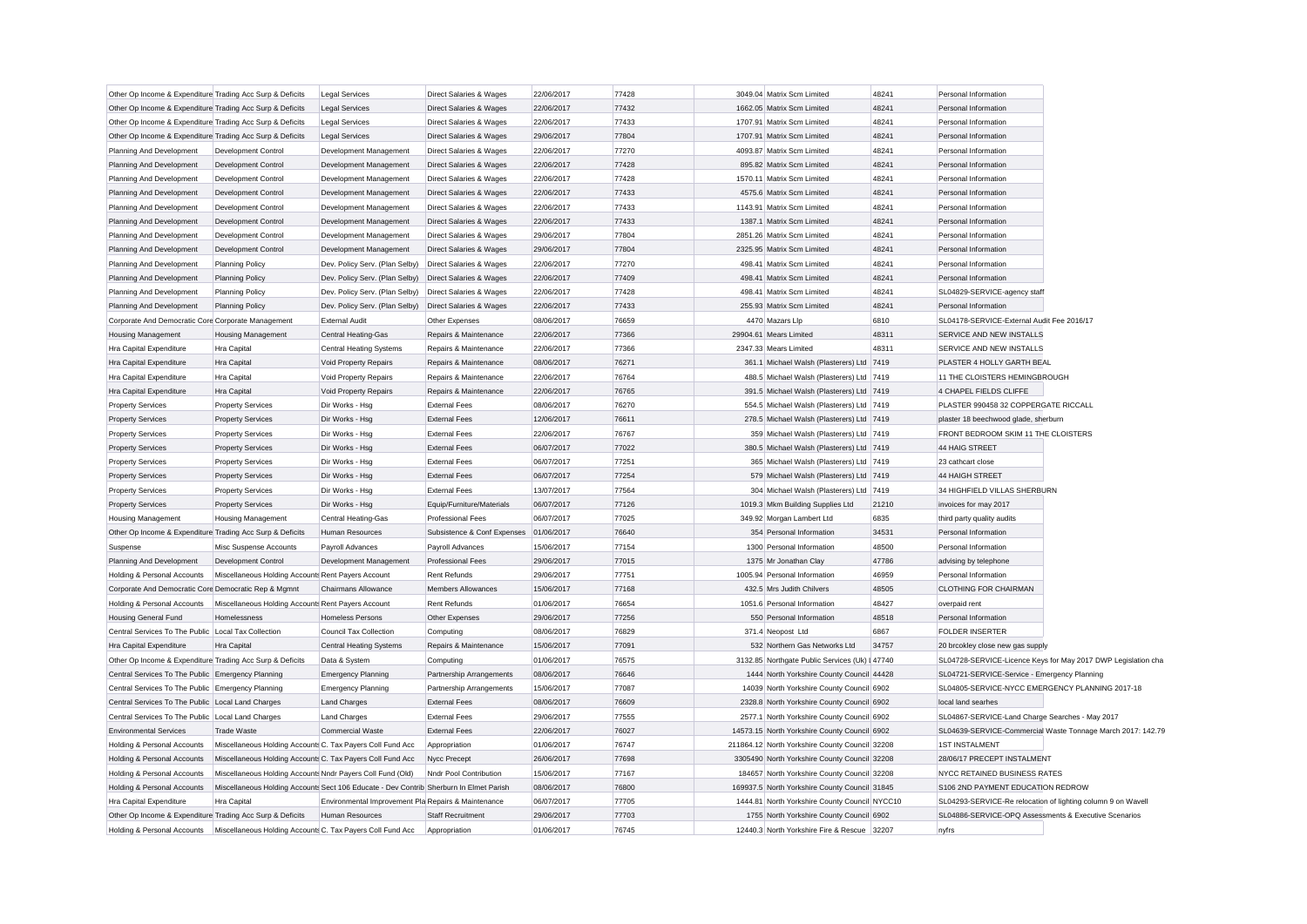| Holding & Personal Accounts                                | Miscellaneous Holding Accounts C. Tax Payers Coll Fund Acc                                                           |                                           | Nyfra Precept                | 26/06/2017               | 77697 | 186713 North Yorkshire Fire & Rescue 32207       |                | 28/06/17 PRECEPT INSTALMENT                                   |
|------------------------------------------------------------|----------------------------------------------------------------------------------------------------------------------|-------------------------------------------|------------------------------|--------------------------|-------|--------------------------------------------------|----------------|---------------------------------------------------------------|
| Holding & Personal Accounts                                | Miscellaneous Holding Accounts Nndr Payers Coll Fund (Old)                                                           |                                           | Nndr Pool Contribution       | 15/06/2017               | 77166 | 20517 North Yorkshire Fire & Rescue              | 32207          | 19/06/17 RETAINED BUSINESS RATES                              |
| Holding & Personal Accounts                                | Miscellaneous Holding Accounts C. Tax Payers Coll Fund Acc                                                           |                                           | Appropriation                | 01/06/2017               | 76746 | 40981.27 North Yorkshire Pcc                     | 32209          | <b>1ST INSTALMENT POLICE</b>                                  |
| Holding & Personal Accounts                                | Miscellaneous Holding Accounts C. Tax Payers Coll Fund Acc                                                           |                                           | Nypa Precept                 | 26/06/2017               | 77696 | 615024 North Yorkshire Pcc                       | 32209          | 28/06/17 PRECEPT INSTALMENT                                   |
| Non Distributed Costs                                      | <b>Unused Facilities Costs</b>                                                                                       | <b>Barlby Crd</b>                         | <b>Energy Costs</b>          | 29/06/2017               | 74856 | 1307.85 Npower Ltd                               | 6917           | 1/1/17-31/3/17 BARLBY ROAD DEPOT                              |
| Planning And Development                                   | Economic Development                                                                                                 | Prospect Centre Mr                        | <b>Energy Costs</b>          | 22/06/2017               | 77396 | 377.37 Npower Ltd                                | 6917           | unit 5 01/04/15 to 30/06/2015                                 |
| Planning And Development                                   | Economic Development                                                                                                 | The Vivars Mr                             | <b>Energy Costs</b>          | 29/06/2017               | 77686 | 661.76 Npower Ltd                                | 6917           | 1/5/17-31/5/17 VIVARS INDUSTRIAL UNIT                         |
| Planning And Development                                   | Economic Development                                                                                                 | The Vivars Mr                             | <b>Energy Costs</b>          | 29/06/2017               | 77687 | 661.42 Npower Ltd                                | 6917           | 1/4/17-30/4/17 VIVARS INDUSTRIAL UNIT                         |
| <b>Special Services</b>                                    | <b>Special Services</b>                                                                                              | Communal Lighting                         | <b>Energy Costs</b>          | 29/06/2017               | 74882 | 1572.68 Npower Ltd                               | 6917           | 1/6/16-31/8/16 FAIRFIELD FAIRBURN                             |
| <b>Special Services</b>                                    | <b>Special Services</b>                                                                                              | Communal Lighting                         | <b>Energy Costs</b>          | 29/06/2017               | 77571 | 305.39 Npower Ltd                                | 6917           | 1/5/17-31/5/17 PROSPECT CENTRE                                |
| <b>Special Services</b>                                    | <b>Special Services</b>                                                                                              | Communal Lighting                         | <b>Energy Costs</b>          | 29/06/2017               | 77572 | 306.74 Npower Ltd                                | 6917           | 1/4/17-30/4/17 PROSPECT CENTRE                                |
| <b>Special Services</b>                                    | <b>Special Services</b>                                                                                              | <b>Community Centres</b>                  | <b>Energy Costs</b>          | 29/06/2017               | 77421 | 502.29 Npower Ltd                                | 6917           | 01/05/17 TO 31/05/2017 ST WILFREDS                            |
| <b>Special Services</b>                                    | <b>Special Services</b>                                                                                              | <b>Community Centres</b>                  | <b>Energy Costs</b>          | 29/06/2017               | 77422 | 884.87 Npower Ltd                                | 6917           | 01/04/17 to 30/04/17 st wilfreds                              |
| <b>Special Services</b>                                    | <b>Special Services</b>                                                                                              | <b>Community Centres</b>                  | <b>Energy Costs</b>          | 29/06/2017               | 77567 | 378.36 Npower Ltd                                | 6917           | 1/5/17-31/5/17 ANNE SHARPE CENTRE                             |
| <b>Special Services</b>                                    | <b>Special Services</b>                                                                                              | <b>Community Centres</b>                  | <b>Energy Costs</b>          | 29/06/2017               | 77568 | 383.82 Npower Ltd                                | 6917           | 1/4/17-30/4/17 ANNE SHARPE CENTRE                             |
| <b>Special Services</b>                                    | <b>Special Services</b>                                                                                              | <b>Community Centres</b>                  | <b>Energy Costs</b>          | 29/06/2017               | 77569 | 1533.76 Npower Ltd                               | 6917           | 1/5/17-24/5/17 LBH COURT                                      |
| <b>Special Services</b>                                    | <b>Special Services</b>                                                                                              | <b>Community Centres</b>                  | <b>Energy Costs</b>          | 29/06/2017               | 77570 | 610.82 Npower Ltd                                | 6917           | 1/4/17-30/4/17 LBH COURT                                      |
| <b>Special Services</b>                                    | <b>Special Services</b>                                                                                              | <b>Community Centres</b>                  | <b>Energy Costs</b>          | 29/06/2017               | 77579 | 342.96 Npower Ltd                                | 6917           | 1/1/16-31/3/16 WESTFIELD COURT                                |
| <b>Environmental Services</b>                              | Regulatory Servics - Eh                                                                                              | Food Safety Enforcement                   | Other Expenses               | 22/06/2017               | 77092 | 700 N S Redfern                                  | 31130          | SL04808-SERVICE-Consultant Food Hygiene Inspections           |
| Holding & Personal Accounts                                | Miscellaneous Holding Accounts Industrial Unit - Bonds                                                               |                                           | <b>Industrial Unit Bonds</b> | 22/06/2017               | 77365 | 1537.17 Personal Information                     | 48536          | RETURN OF IND BOND                                            |
| <b>Housing General Fund</b>                                | <b>Housing Strategy</b>                                                                                              | P4g Strategic Dev Sites                   | Other Expenses               | 08/06/2017               | 76570 | 19617 Ove Arup & Partners Ltd                    | 44147          | SL04730-SERVICE-ARUP commission                               |
| Housing General Fund                                       | <b>Housing Strategy</b>                                                                                              | P4g Strategic Dev Sites                   | Other Expenses               | 15/06/2017               | 76864 | 19617 Ove Arup & Partners Ltd                    | 44147          | SL04730-SERVICE-ARUP commission                               |
| Planning And Development                                   | Development Control                                                                                                  | Development Management                    | <b>Professional Fees</b>     | 01/06/2017               | 76744 | 1125 Ove Arup & Partners Ltd                     | 44147          | additional work                                               |
| <b>Housing Management</b>                                  | <b>Housing Management</b>                                                                                            | Asbestos Surveying                        | Repairs & Maintenance        | 08/06/2017               | 76879 | 358.93 Owan Ltd                                  | 6943           | serveying may                                                 |
| Housing Management                                         | <b>Housing Management</b>                                                                                            | <b>Painting Dwellings</b>                 | <b>External Fees</b>         | 08/06/2017               | 76879 | 717.86 Owan Ltd                                  | 6943           | serveying may                                                 |
| <b>Housing Management</b>                                  | <b>Housing Management</b>                                                                                            | <b>Painting Dwellings</b>                 | <b>External Fees</b>         | 08/06/2017               | 76880 | 1370.46 Owan Ltd                                 | 6943           | surverying selby homes                                        |
| Hra Capital Expenditure                                    | Hra Capital                                                                                                          | Central Heating Systems                   | Repairs & Maintenance        | 08/06/2017               | 76879 | 554.71 Owan Ltd                                  | 6943           | serveying may                                                 |
| Hra Capital Expenditure                                    | Hra Capital                                                                                                          | <b>Central Heating Systems</b>            | Repairs & Maintenance        | 08/06/2017               | 76880 | 293.67 Owan Ltd                                  | 6943           | surverying selby homes                                        |
| Hra Capital Expenditure                                    | Hra Capital                                                                                                          | <b>Electrical Rewires</b>                 | Repairs & Maintenance        | 08/06/2017               | 76879 | 881.01 Owan Ltd                                  | 6943           | serveying may                                                 |
| Hra Capital Expenditure                                    | <b>Hra Capital</b>                                                                                                   | <b>Electrical Rewires</b>                 | Repairs & Maintenance        | 08/06/2017               | 76880 | 913.64 Owan Ltd                                  | 6943           | surverying selby homes                                        |
| Hra Capital Expenditure                                    | <b>Hra Capital</b>                                                                                                   | Housing Development Schemes External Fees |                              | 08/06/2017               | 76880 | 652.6 Owan Ltd                                   | 6943           | surverying selby homes                                        |
| Hra Capital Expenditure                                    | Hra Capital                                                                                                          | Kitchens - Decent Homes                   | Repairs & Maintenance        | 08/06/2017               | 76879 | 652.6 Owan Ltd                                   | 6943           | serveying may                                                 |
| <b>Property Services</b>                                   | <b>Property Services</b>                                                                                             | Dir Works - Hsg                           | <b>External Fees</b>         | 08/06/2017               | 76435 | 1971 Paul Harrison                               | 6531           | 39 GROVE CRES, SOUTH MILFORD                                  |
| <b>Property Services</b>                                   | <b>Property Services</b>                                                                                             | Dir Works - Hsg                           | <b>External Fees</b>         | 06/07/2017               | 77712 | 850.5 Paul Harrison                              | 6531           | 7 WESTFIELD COURT EGGBOROUGH                                  |
|                                                            |                                                                                                                      |                                           | <b>External Fees</b>         |                          | 77713 | 521 Paul Harrison                                | 6531           | 15 WHITEFIELD BUNGALOWS WHITLEY BRIDGE                        |
| <b>Property Services</b>                                   | <b>Property Services</b>                                                                                             | Dir Works - Hsg<br>Cash Incentive Schem   | Other Expenses               | 06/07/2017<br>01/06/2017 | 76610 | 340 Personal Information                         | 48054          | Personal Information                                          |
| <b>Housing Management</b>                                  | <b>Housing Management</b>                                                                                            |                                           |                              | 29/06/2017               | 76772 | 420 Personal Information                         | 48054          | Personal Information                                          |
| <b>Housing Management</b>                                  | <b>Housing Management</b>                                                                                            | <b>Housing Management</b>                 | Other Expenses               |                          | 77556 |                                                  | 27218          | SL04702-SERVICE-Hire of Table and Chairs - 5 to 12 June as pe |
| Holding & Personal Accounts<br>Holding & Personal Accounts | Miscellaneous Holding Accounts Elections Holding Account<br>Miscellaneous Holding Accounts Elections Holding Account |                                           | Other Expenses               | 29/06/2017<br>22/06/2017 | 77275 | 555 Peppers Marquees Limited<br>500 Peter Baxter | 48527          | RETURN OF ELECTION DEPOSIT                                    |
|                                                            |                                                                                                                      |                                           | Other Expenses               |                          |       |                                                  |                |                                                               |
| Planning And Development                                   | <b>Community Development</b>                                                                                         | Western Cef                               | Other Expenses               | 01/06/2017               | 76604 | 760 Positive Youth                               | 46599<br>41970 | grant for summer provision sherburn<br>TO SUPPLY AND INSTALL  |
| <b>Property Services</b>                                   | <b>Property Services</b>                                                                                             | Dir Works - Hsg                           | <b>External Fees</b>         | 15/06/2017               | 76805 | 2516 Prism Medical Uk                            |                |                                                               |
| <b>Property Services</b>                                   | <b>Property Services</b>                                                                                             | Dir Works - Hsg                           | <b>External Fees</b>         | 15/06/2017               | 76806 | 988.75 Prism Medical Uk                          | 41970          | SUPPLY AND INSTALL                                            |
| <b>Property Services</b>                                   | <b>Property Services</b>                                                                                             | Dir Works - Hsg                           | <b>External Fees</b>         | 29/06/2017               | 77018 | 308 Prism Medical Uk                             | 41970          | servicing                                                     |
| <b>Property Services</b>                                   | <b>Property Services</b>                                                                                             | Dir Works - Hsg                           | <b>External Fees</b>         | 13/07/2017               | 77369 | 999 Prism Medical Uk                             | 41970          | supply and install                                            |
| Highways, Roads And Transpor Public Transport              |                                                                                                                      | <b>Bus Station</b>                        | Repairs & Maintenance        |                          | 77728 | 442.75 Project Fabrications & Engineer 30470     |                | STATION ROAD BUS SHELTER                                      |
| Other Op Income & Expenditure Trading Acc Surp & Deficits  |                                                                                                                      | <b>Human Resources</b>                    | <b>Training Expenses</b>     | 22/06/2017               | 77255 | 485 P & T Safety Services                        | 6963           | SL04722-SERVICE-Abrasive Wheels Training                      |
| Other Op Income & Expenditure Trading Acc Surp & Deficits  |                                                                                                                      | Human Resources                           | <b>Training Expenses</b>     | 22/06/2017               | 77255 | 485 P & T Safety Services                        | 6963           | SL04722-SERVICE-Asbestos Awareness Training                   |
| Other Op Income & Expenditure Trading Acc Surp & Deficits  |                                                                                                                      | Human Resources                           | <b>Training Expenses</b>     | 22/06/2017               | 77255 | 485 P & T Safety Services                        | 6963           | SL04722-SERVICE-Certified Duty to Manage Asbestos             |
| Other Op Income & Expenditure Trading Acc Surp & Deficits  |                                                                                                                      | <b>Human Resources</b>                    | <b>Training Expenses</b>     | 22/06/2017               | 77255 | 485 P & T Safety Services                        | 6963           | SL04722-SERVICE-Ladder Training                               |
| Hra Capital Expenditure                                    | Hra Capital                                                                                                          | <b>Central Heating Systems</b>            | Repairs & Maintenance        | 29/06/2017               | 77759 | 918.05 Pts Plumbing Trade Supplies               | 34513          | <b>HEATING F14-1718</b>                                       |
| Hra Capital Expenditure                                    | <b>Hra Capital</b>                                                                                                   | <b>Central Heating Systems</b>            | Repairs & Maintenance        | 29/06/2017               | 77761 | 871.9 Pts Plumbing Trade Supplies                | 34513          | <b>HEATING F14-1718</b>                                       |
| Hra Capital Expenditure                                    | <b>Hra Capital</b>                                                                                                   | Central Heating Systems                   | Repairs & Maintenance        | 29/06/2017               | 77762 | 3958.26 Pts Plumbing Trade Supplies              | 34513          | <b>HEATING F14-1718</b>                                       |
| <b>Special Services</b>                                    | <b>Special Services</b>                                                                                              | <b>Pumping Stations</b>                   | Repairs & Maintenance        | 12/06/2017               | 76448 | 435 R A Dalton                                   | 6326           | SEWAGE TREATMENT THE CRES KELFIELD                            |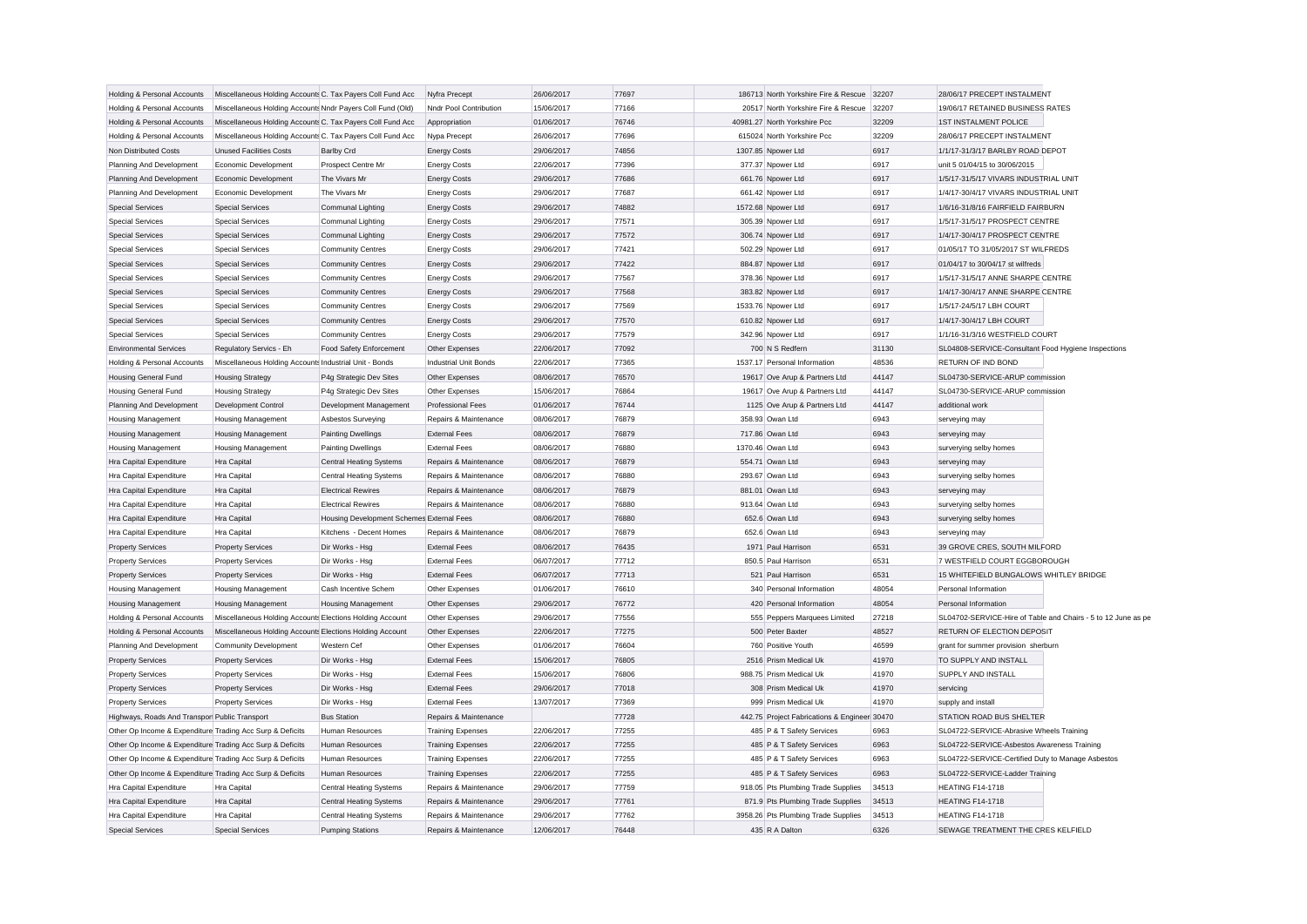| <b>Gf Capital Expenditure</b>                             | General Fund Capital                                      | Ict - Capital Projects                      | Computing                                                               | 08/06/2017 | 76079 | 8143.79 Razorblue Ltd                     | 27684 | SL04661-SERVICE-50 x Pulse and 50 x SecurEnvoy Licences Q2881 |  |
|-----------------------------------------------------------|-----------------------------------------------------------|---------------------------------------------|-------------------------------------------------------------------------|------------|-------|-------------------------------------------|-------|---------------------------------------------------------------|--|
| Other Op Income & Expenditure Trading Acc Surp & Deficits |                                                           | Ict                                         | <b>Professional Fees</b>                                                | 22/06/2017 | 76666 | 448 Razorblue Ltd                         | 27684 | SL04444-SERVICE-Managed IT for infrastructure 2017/18         |  |
| <b>Property Services</b>                                  | <b>Property Services</b>                                  | Dir Works - Hsg                             | <b>External Fees</b>                                                    | 29/06/2017 | 76809 | 1000 Rdh Scaffolding                      | 7036  | <b>SCAFFOLDING</b>                                            |  |
| Other Op Income & Expenditure Trading Acc Surp & Deficits |                                                           | Human Resources                             | <b>Training Expenses</b>                                                | 29/06/2017 | 77058 | 286.2 Rh Environmental Limited            | 33398 | SL04723-SERVICE-Practical Drainage Investigation              |  |
| Hra Capital Expenditure                                   | Hra Capital                                               |                                             | Phase 1 Hsq Dev Byram / Eqq 1 Contractor - New Build/ Refurb 29/06/2017 |            | 76832 | 237087.74 R H Fullwood & Co Ltd           | 6468  | 15 dwellings byram and eggbrough                              |  |
| Other Op Income & Expenditure Trading Acc Surp & Deficits |                                                           | Marketing & Comms                           | Other Expenses                                                          | 15/06/2017 | 76860 | 600 Richard Jemison Photographer 44550    |       | SL04575-SERVICE-photography support (March 2016)              |  |
| Hra Capital Expenditure                                   | Hra Capital                                               | <b>Electrical Rewires</b>                   | Repairs & Maintenance                                                   | 29/06/2017 | 76830 | 4700.38 R N E Electrical Contractors      | 7081  | ELECTRICS ON SEVERAL HOMES                                    |  |
| <b>Property Services</b>                                  | <b>Property Services</b>                                  | Dir Works - Hsg                             | <b>External Fees</b>                                                    | 29/06/2017 | 76831 | 724.87 R N E Electrical Contractors       | 7081  | electrics                                                     |  |
| Planning And Development                                  | Economic Development                                      | P4g Open For Business                       | Other Expenses                                                          | 08/06/2017 | 76569 | 4950 Robert Beaumont                      | 48381 | SL04733-SERVICE-place branding copywriting support            |  |
| Central Services To The Public Elections                  |                                                           | <b>District Election</b>                    | Other Expenses                                                          | 08/06/2017 | 76066 | 1118.44 Royal Mail Group Plc              | 7100  | postage                                                       |  |
| Holding & Personal Accounts                               | Miscellaneous Holding Accounts Elections Holding Account  |                                             | Other Expenses                                                          | 15/06/2017 | 76810 | 2581.74 Royal Mail Group Plc              | 7100  | RESPONSE PLUS POSTAGE                                         |  |
| Holding & Personal Accounts                               | Miscellaneous Holding Accounts Elections Holding Account  |                                             | Other Expenses                                                          | 22/06/2017 | 77072 | 1849.81 Royal Mail Group Plc              | 7100  | <b>RESPONSE PLUS</b>                                          |  |
| Other Op Income & Expenditure Trading Acc Surp & Deficits |                                                           | Postage Account                             | Communications                                                          | 12/06/2017 | 76467 | 1038.76 Royal Mail Group Plc              | 7100  | postage                                                       |  |
| Other Op Income & Expenditure Trading Acc Surp & Deficits |                                                           | Postage Account                             | Communications                                                          | 06/07/2017 | 77419 | 1071.45 Royal Mail Group Plc              | 7100  | POST                                                          |  |
| <b>Housing General Fund</b>                               | <b>Supporting People</b>                                  | Warden Lifeline Service                     | <b>External Fees</b>                                                    | 29/06/2017 | 76283 | 6918.34 Ryedale District Council          | 7105  | SL04678-SERVICE-Charge for Ryecare Lifeline Service Customer  |  |
| Other Op Income & Expenditure Trading Acc Surp & Deficits |                                                           | <b>Housing Tenant Services</b>              | <b>External Fees</b>                                                    | 08/06/2017 | 76282 | 5309.45 Ryedale District Council          | 7105  | SL04634-SERVICE-Annual Charge for Ryecare Emergency Out of Ho |  |
| Other Op Income & Expenditure Trading Acc Surp & Deficits |                                                           | Leadership Team                             | Direct Salaries & Wages                                                 | 08/06/2017 | 76875 | 4387 Ryedale District Council             | 7105  | Personal Information                                          |  |
| <b>Environmental Services</b>                             | Recycling                                                 | Recycling                                   | <b>External Fees</b>                                                    | 12/06/2017 | 76347 | 558.6 Ryedale Organics Ltd                | 6694  | greenwaste                                                    |  |
| <b>Environmental Services</b>                             | Recycling                                                 | Recycling                                   | <b>External Fees</b>                                                    | 29/06/2017 | 76843 | 1140.76 Ryedale Organics Ltd              | 6694  | GREENWASTE EH/53932                                           |  |
| <b>Environmental Services</b>                             | Recycling                                                 | Recycling                                   | <b>External Fees</b>                                                    | 06/07/2017 | 77122 | 395.58 Ryedale Organics Ltd               | 6694  | green waste                                                   |  |
| <b>Environmental Services</b>                             | Recycling                                                 | Recycling                                   | <b>External Fees</b>                                                    | 13/07/2017 | 77300 | 516.8 Ryedale Organics Ltd                | 6694  | <b>GREENWASTE WEEK 24</b>                                     |  |
| Central Services To The Public Local Tax Collection       |                                                           | Council Tax Collection                      | <b>External Fees</b>                                                    | 16/06/2017 | 3387  | 1148.84 Santander                         | 6052  | MAY 2017 COUNCIL TAX PAYMENTS                                 |  |
| <b>Housing Management</b>                                 | <b>Housing Management</b>                                 | <b>Rent Project</b>                         | <b>External Fees</b>                                                    | 16/06/2017 | 3389  | 842.29 Santander                          | 6052  | MAY 2017 HOUSE & GARAGE RENTS                                 |  |
| Holding & Personal Accounts                               | Miscellaneous Holding Accounts Elections Holding Account  |                                             | Other Expenses                                                          | 13/07/2017 | 77554 | 777.2 Saville Audio Visual                | 28303 | SL04671-SERVICE-Audio and Visual Equipment for the General El |  |
| Other Op Income & Expenditure Trading Acc Surp & Deficits |                                                           | Data & System                               | Computing                                                               |            | 77771 | 254.32 Saville Audio Visual               | 28303 | SL04834-SERVICE-Lamp for Saville Ultraclose WXGA              |  |
| Highways, Roads And Transpor Parking Services             |                                                           | Car Parks Enforcement                       | <b>External Fees</b>                                                    | 15/06/2017 | 76776 | 578.1 Security Plus Limited               | 36209 | SL04631-SERVICE-Cash collection SDC car park machines 01/04/1 |  |
| Highways, Roads And Transpor Parking Services             |                                                           | Car Parks Enforcement                       | <b>External Fees</b>                                                    | 29/06/2017 | 75788 | 516.6 Security Plus Limited               | 36209 | APRIL 2017 CASH COLLECTION SERVICE                            |  |
| Planning And Development                                  | <b>Community Development</b>                              | Central Cef                                 | Other Expenses                                                          | 08/06/2017 | 76074 | 2000 Selby Camera Club                    | 33976 | CENTRAL COMM GRANT                                            |  |
| Central Services To The Public Elections                  |                                                           | <b>District Election</b>                    | Other Expenses                                                          | 08/06/2017 | 75884 | 550 Selby Community Trust                 | 7149  | <b>HIRE OF HALL 04/05/17</b>                                  |  |
| Corporate And Democratic Core Corporate Management        |                                                           | Customer & Community Project Other Expenses |                                                                         | 22/06/2017 | 77288 | 1936.92 Selby District Age Uk             | 44005 | SL04771-SERVICE-Community Navigators Service                  |  |
| Corporate And Democratic Core Corporate Management        |                                                           | Customer & Community Project Grants         |                                                                         | 22/06/2017 | 77429 | 2500 Selby District Avs                   | 7159  | SL04882-SERVICE-AVS - New Beginnings Project - 3rd Payment    |  |
| Central Services To The Public Elections                  |                                                           | <b>District Election</b>                    | Other Expenses                                                          | 22/06/2017 | 77332 | 4800 Selby District Council               | 7151  | NYCC ELECTION POLLING STATION EQUIPMENT                       |  |
| Holding & Personal Accounts                               | Miscellaneous Holding Accounts Elections Holding Account  |                                             | Other Expenses                                                          | 22/06/2017 | 77333 | 4800 Selby District Council               | 7151  | GENERAL ELECTION POLLING STATION EQUIPME                      |  |
| <b>Property Services</b>                                  | <b>Property Services</b>                                  | Dir Works - Hsg                             | Other Expenses                                                          | 08/06/2017 | 76589 | 1636.76 Selby District Council            | 7151  | council tax lodges                                            |  |
| <b>Property Services</b>                                  | <b>Property Services</b>                                  | Dir Works - Hsg                             | Other Expenses                                                          | 08/06/2017 | 76590 | 686.41 Selby District Council             | 7151  | voids                                                         |  |
| Corporate And Democratic Core Corporate Management        |                                                           | Customer & Community Project Other Expenses |                                                                         | 01/06/2017 | 76577 | 1945.9 Selby & District Dial              | 47090 | SL04625-SERVICE-SELBY DIAL - INVOICE 0096                     |  |
| Corporate And Democratic Core Corporate Management        |                                                           | Customer & Community Project Other Expenses |                                                                         | 29/06/2017 | 76839 | 2035.97 Selby & District Dial             | 47090 | SL04772-SERVICE-Community Navigator Service                   |  |
| <b>Property Services</b>                                  | <b>Property Services</b>                                  | Dir Works - Hsg                             | Equip/Furniture/Materials                                               | 29/06/2017 | 77090 | 867.96 Selby Glass Ltd                    | 7172  | may invoices                                                  |  |
| Other Op Income & Expenditure Trading Acc Surp & Deficits |                                                           | <b>Human Resources</b>                      | <b>Professional Fees</b>                                                | 29/06/2017 | 76801 | 1215 Selby Healthcare Ltd                 | 31239 | SL04757-SERVICE-Occupational Health Services - May 2017       |  |
| <b>Environmental Services</b>                             | <b>Street Cleansing</b>                                   | <b>Street Cleansing</b>                     | <b>External Fees</b>                                                    | 06/07/2017 | 77081 | 700 S & G Taperell                        | 7303  | <b>HIRE OF SKIPS</b>                                          |  |
| <b>Property Services</b>                                  | <b>Property Services</b>                                  | Dir Works - Hsg                             | <b>External Fees</b>                                                    | 06/07/2017 | 77080 | 260 S & G Taperell                        | 7303  | SKIP HIRE                                                     |  |
| Holding & Personal Accounts                               | Miscellaneous Holding Accounts Elections Holding Account  |                                             | Other Expenses                                                          | 15/06/2017 | 76457 | 1392 Shaw & Sons Ltd                      | 7192  | SL04640-SERVICE-GESDR Full Sundries Refi II Pack (excludes wa |  |
| Central Services To The Public General Grants             |                                                           | Miscellaneous Grants                        | Grants                                                                  | 22/06/2017 | 77273 | 90000 Sherburn High School                | 39435 | 2ND GRANT PAYMENT                                             |  |
| Central Services To The Public General Grants             |                                                           | Miscellaneous Grants                        | Grants                                                                  | 22/06/2017 | 77277 | 100000 Sherburn High School               | 39435 | 1ST GRANT PAYMENT 3G PITCH                                    |  |
| Other Op Income & Expenditure Trading Acc Surp & Deficits |                                                           | Sherburn Comm.Office                        | Rents                                                                   | 08/06/2017 | 76874 | 2200 Sherburn In Elmet Community T 48230  |       | SL04809-SERVICE-Annual Room Hire at Sherburn & Villages Commu |  |
| Holding & Personal Accounts                               | Miscellaneous Holding Accounts Sect 106 Ros - Dev Contrib |                                             | Sherburn In Elmet Parish                                                | 01/06/2017 | 76651 | 42094 Sherburn In Elmet Parish Counc 7199 |       | s106 3 g pitch cont moor lane                                 |  |
| <b>Cultural And Related Services</b>                      | Culture & Heritage                                        | P4g Creative Economy                        | Grants                                                                  | 01/06/2017 | 76638 | 20000 Sherburn In Elmet Teasel Cic        | 48020 | SHERBURN FESTIVAL GRANT PAYMENT                               |  |
| <b>Housing Management</b>                                 | <b>Housing Management</b>                                 | Footpaths                                   | Repairs & Maintenance                                                   | 13/07/2017 | 77310 | 5450 Sherwood Property Building Ser 35336 |       | EXTERNAL CONCRETE AREA                                        |  |
| Housing Management                                        | <b>Housing Management</b>                                 | Footpaths                                   | Repairs & Maintenance                                                   | 13/07/2017 | 77563 | 1250 Sherwood Property Building Ser 35336 |       | 29 NORTHFIELD BARLBY                                          |  |
| <b>Property Services</b>                                  | <b>Property Services</b>                                  | Dir Works - Hsg                             | <b>External Fees</b>                                                    | 29/06/2017 | 76821 | 495 Sherwood Property Building Ser 35336  |       | <b>FLOORING</b>                                               |  |
| <b>Property Services</b>                                  | <b>Property Services</b>                                  | Dir Works - Hsg                             | <b>External Fees</b>                                                    | 29/06/2017 | 76822 | 2720 Sherwood Property Building Ser 35336 |       | WET ROOM SUPPLIED                                             |  |
| <b>Property Services</b>                                  | <b>Property Services</b>                                  | Dir Works - Hsg                             | <b>External Fees</b>                                                    | 29/06/2017 | 76824 | 1900 Sherwood Property Building Ser 35336 |       | WET ROOM INSTALLTION                                          |  |
| <b>Property Services</b>                                  | <b>Property Services</b>                                  | Dir Works - Hsa                             | <b>External Fees</b>                                                    | 29/06/2017 | 76835 | 4135 Sherwood Property Building Ser 35336 |       | 3 lawrence grove                                              |  |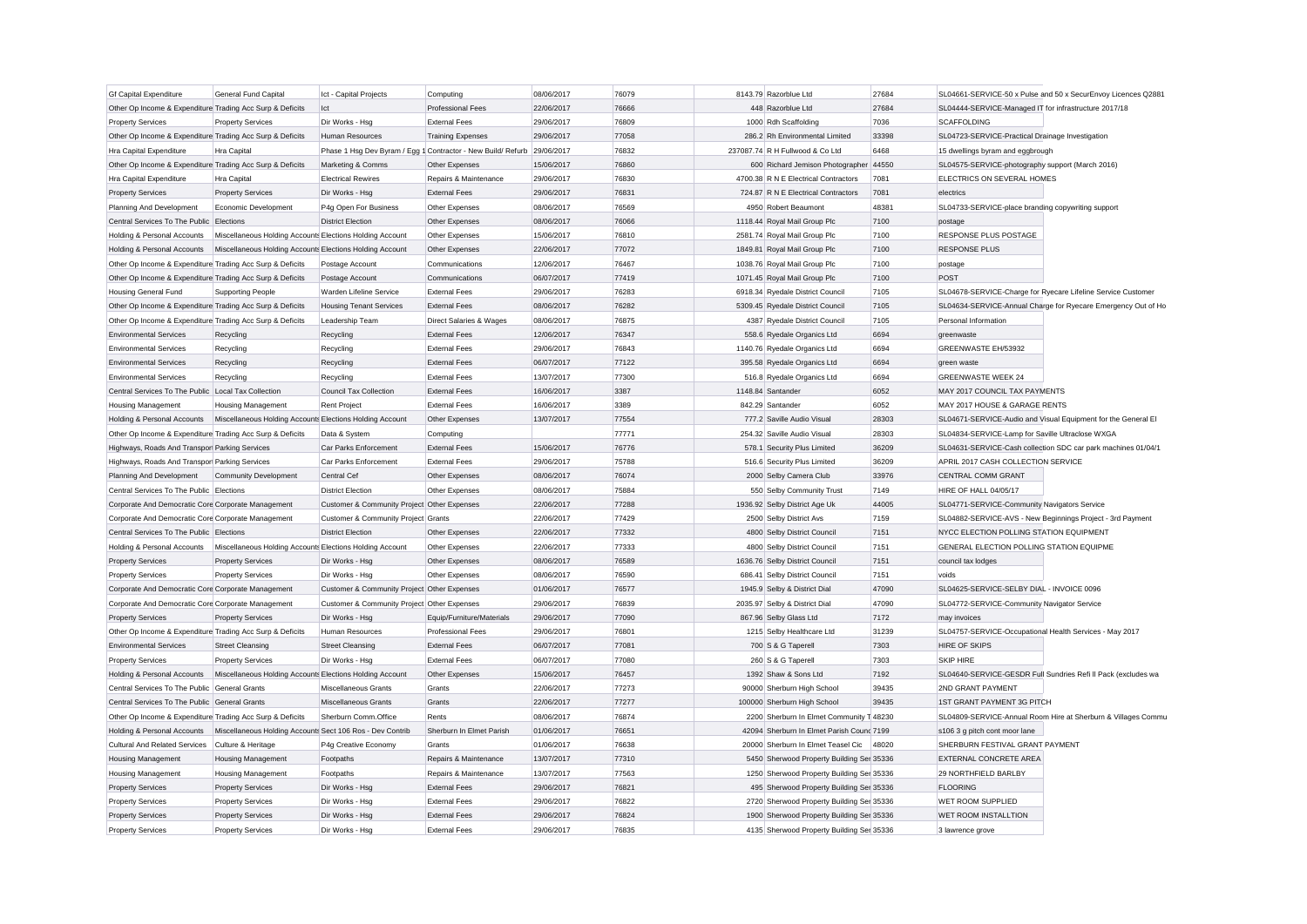| <b>Property Services</b>                                  | <b>Property Services</b>                                 | Dir Works - Hsg                   | <b>External Fees</b>         | 29/06/2017 | 76836 | 1995 Sherwood Property Building Ser 35336    |       | 81 darcy rd, SUP SNF FIT WET ROOM                 |                                                               |
|-----------------------------------------------------------|----------------------------------------------------------|-----------------------------------|------------------------------|------------|-------|----------------------------------------------|-------|---------------------------------------------------|---------------------------------------------------------------|
| <b>Property Services</b>                                  | <b>Property Services</b>                                 | Dir Works - Hsa                   | <b>External Fees</b>         | 13/07/2017 | 77309 | 1995 Sherwood Property Building Ser 35336    |       | <b>ADAPTATIONS WORK</b>                           |                                                               |
| <b>Environmental Services</b>                             | <b>Street Cleansing</b>                                  | <b>Street Cleansing</b>           | <b>External Fees</b>         | 08/06/2017 | 76872 | 270 Sign Group Gb Ltd                        | 23882 | SL04761-SERVICE-Dog Waste Stickers                |                                                               |
| <b>Environmental Services</b>                             | <b>Street Cleansing</b>                                  | <b>Street Cleansing</b>           | <b>External Fees</b>         | 22/06/2017 | 76639 | 261.48 Sign Group Gb Ltd                     | 23882 | SL04684-SERVICE-12 x CCTV signs                   |                                                               |
| <b>Housing Management</b>                                 | <b>Housing Management</b>                                | Fencing - Planned                 | Repairs & Maintenance        | 13/07/2017 | 77339 | 345 Simon Calvert Contractors Ltd            | 44422 | 22B DENE CLOSE                                    |                                                               |
| <b>Housing Management</b>                                 | <b>Housing Management</b>                                | Fencing - Planned                 | Repairs & Maintenance        | 13/07/2017 | 77372 | 310 Simon Calvert Contractors Ltd 44422      |       | 4 WEST VIEW FENCING                               |                                                               |
| <b>Hra Capital Expenditure</b>                            | Hra Capital                                              | Fencing Programme                 | Repairs & Maintenance        | 06/07/2017 | 77027 | 385 Simon Calvert Contractors Ltd 44422      |       | 66 charles st                                     |                                                               |
| Hra Capital Expenditure                                   | Hra Capital                                              | Fencing Programme                 | Repairs & Maintenance        | 06/07/2017 | 77028 | 400 Simon Calvert Contractors Ltd            | 44422 | <b>COULTISH CENTRE</b>                            |                                                               |
| Hra Capital Expenditure                                   | <b>Hra Capital</b>                                       | Fencing Programme                 | Repairs & Maintenance        | 06/07/2017 | 77029 | 300 Simon Calvert Contractors Ltd            | 44422 | 35 ASHTREE WALK                                   |                                                               |
| Hra Capital Expenditure                                   | Hra Capital                                              | Fencing Programme                 | Repairs & Maintenance        | 06/07/2017 | 77039 | 1170 Simon Calvert Contractors Ltd 44422     |       | 22 powell street                                  |                                                               |
| Hra Capital Expenditure                                   | Hra Capital                                              | Fencing Programme                 | Repairs & Maintenance        | 06/07/2017 | 77040 | 400 Simon Calvert Contractors Ltd 44422      |       | 29 beech road                                     |                                                               |
| Hra Capital Expenditure                                   | Hra Capital                                              | Fencing Programme                 | Repairs & Maintenance        | 06/07/2017 | 77043 | 340 Simon Calvert Contractors Ltd            | 44422 | 50 EVERSLEY MOUNT                                 |                                                               |
| Hra Capital Expenditure                                   | <b>Hra Capital</b>                                       | Fencing Programme                 | Repairs & Maintenance        | 06/07/2017 | 77047 | 470 Simon Calvert Contractors Ltd            | 44422 | 10 EAST BANK                                      |                                                               |
| Hra Capital Expenditure                                   | Hra Capital                                              | Fencing Programme                 | Repairs & Maintenance        | 06/07/2017 | 77053 | 1250 Simon Calvert Contractors Ltd 44422     |       | 3 HULL ROAD                                       |                                                               |
| Planning And Development                                  | <b>Planning Policy</b>                                   | Dev. Policy Serv. (Plan Selby)    | Direct Salaries & Wages      | 29/06/2017 | 77418 | 502.83 Simplicity                            | 47568 | Personal Information                              |                                                               |
| Other Op Income & Expenditure Trading Acc Surp & Deficits |                                                          | Data & System                     | Computing                    |            | 77704 | 699 Snap Surveys Ltd                         | 7228  | SL04790-SERVICE-Snap Professional licence renewal |                                                               |
| <b>Housing General Fund</b>                               | <b>Housing Strategy</b>                                  | Pfi Scheme (Housing)              | Other Expenses               | 22/06/2017 | 76773 | 34461.3 South Yorkshire Housing Ass Lt 7239  |       | selby pfi for may 2017                            |                                                               |
| <b>Environmental Services</b>                             | <b>Trade Waste</b>                                       | <b>Clinical Waste</b>             | <b>External Fees</b>         | 29/06/2017 | 76974 | 515.12 Srcl Ltd                              | 7251  | site 002                                          |                                                               |
| Planning And Development                                  | Economic Development                                     | Economic Development Team         | <b>Professional Fees</b>     | 22/06/2017 | 76866 | 8091.9 Start Regeneration Llp                | 48284 | Personal Information                              |                                                               |
| Central Services To The Public                            | Elections                                                | <b>Register Of Electors</b>       | Printing/Stationery/Gen Exps |            | 77772 | 256 The Association Of Electoral Ad 22369    |       |                                                   | SL04902-SERVICE-Association of Electoral Administrators Train |
| <b>Housing General Fund</b>                               | Homelessness                                             | <b>Homeless Persons</b>           | Other Expenses               | 15/06/2017 | 76583 | 400 The Gables Hotel                         | 47230 | 07/04 to 27/04                                    |                                                               |
| Housing General Fund                                      | Homelessness                                             | Homeless Persons                  | Other Expenses               | 29/06/2017 | 77301 | 360 The Gables Hotel                         | 47230 | Personal Information                              |                                                               |
| Other Op Income & Expenditure Trading Acc Surp & Deficits |                                                          | Housing                           | <b>Training Expenses</b>     | 06/07/2017 | 77021 | 325 The Housing Reviews Ltd                  | 42453 | SL04522-SERVICE-Homeless Reduction Bill training  |                                                               |
| Holding & Personal Accounts                               | Miscellaneous Holding Accounts Elections Holding Account |                                   | Other Expenses               | 22/06/2017 | 77274 | 500 The Labour Party                         | 44217 | RETURN OF ELECTION DEPOSIT                        |                                                               |
| <b>Environmental Services</b>                             | Recycling                                                | Recycling                         | <b>External Fees</b>         | 08/06/2017 | 76818 | 10548.72 The Maltings Organic Treatmen 35116 |       | <b>GREENWASTE</b>                                 |                                                               |
| <b>Special Services</b>                                   | <b>Special Services</b>                                  | General Maintenance               | Repairs & Maintenance        | 29/06/2017 | 76968 | 1556.38 Thyssenkrupp Elevator Uk Ltd 7328    |       | TAPEHEAD SYSTEM ST WILFRES COURT                  |                                                               |
| Planning And Development                                  | <b>Community Development</b>                             | Western Cef                       | Other Expenses               | 01/06/2017 | 76603 | 1500 Tiempo Espana Dance Academ 48416        |       | grant towards strictly cuban salsa                |                                                               |
| Planning And Development                                  | Economic Development                                     | Economic Development Team         | Staff Recruitment            | 06/07/2017 | 77104 | 2425 Tmp (Uk) Ltd                            | 5101  |                                                   | SL04751-SERVICE-Advertisement of Senior Housing Strategy Offi |
| <b>Housing Management</b>                                 | <b>Housing Management</b>                                | <b>Tenant Participation</b>       | Other Expenses               | 29/06/2017 | 75805 | 772.85 Tpas Ltd                              | 7348  |                                                   | SL04556-SERVICE-TPAS TRAINING GETTING TO GRIPS WITH SCRUTINY  |
| Other Op Income & Expenditure Trading Acc Surp & Deficits |                                                          | Civic Centre                      | Repairs & Maintenance        | 15/06/2017 | 77156 | 585.87 Travis Perkins Trading Co Ltd         | 7352  | april invoices 2017                               |                                                               |
| <b>Property Services</b>                                  | <b>Property Services</b>                                 | Dir Works - Hsg                   | Equip/Furniture/Materials    | 15/06/2017 | 77155 | 373.74 Travis Perkins Trading Co Ltd         | 7352  | march invoices                                    |                                                               |
| <b>Housing Management</b>                                 | <b>Housing Management</b>                                | Footpaths                         | Repairs & Maintenance        | 29/06/2017 | 76813 | 450 Tunston Construction Group               | 48445 | NEW CONCRETE PATH                                 |                                                               |
| <b>Housing Management</b>                                 | <b>Housing Management</b>                                | Footpaths                         | Repairs & Maintenance        | 29/06/2017 | 76814 | 490 Tunston Construction Group               | 48445 | <b>ROSEMARY COURT PAVING</b>                      |                                                               |
| Hra Capital Expenditure                                   | Hra Capital                                              | Void Property Repairs             | Repairs & Maintenance        | 29/06/2017 | 76844 | 790 Tunston Construction Group               | 48445 | 22 ST EDWARDS CLOSE BYRAM                         |                                                               |
| <b>Special Services</b>                                   | <b>Special Services</b>                                  | <b>Community Centres</b>          | Repairs & Maintenance        | 06/07/2017 | 77308 | 350 Tunston Construction Group               | 48445 | ROSEMARY COURT TADCASTER PAVING                   |                                                               |
| <b>Property Services</b>                                  | <b>Property Services</b>                                 | Dir Works - Hsg                   | <b>Running Costs</b>         | 08/06/2017 | 76815 | 639.55 Uk Fuels Ltd                          | 7373  | <b>FUEL</b>                                       |                                                               |
| <b>Property Services</b>                                  | <b>Property Services</b>                                 | Dir Works - Hsg                   | <b>Running Costs</b>         | 15/06/2017 | 77016 | 342.91 Uk Fuels Ltd                          | 7373  | fuel                                              |                                                               |
| <b>Property Services</b>                                  | <b>Property Services</b>                                 | Dir Works - Hsg                   | <b>Running Costs</b>         | 15/06/2017 | 77159 | 674.03 Uk Fuels Ltd                          | 7373  | weekly fuel                                       |                                                               |
| <b>Property Services</b>                                  | <b>Property Services</b>                                 | Dir Works - Hsg                   | <b>Running Costs</b>         | 22/06/2017 | 77434 | 506.84 Uk Fuels Ltd                          | 7373  | fuel cards                                        |                                                               |
| <b>Property Services</b>                                  | <b>Property Services</b>                                 | Dir Works - Hsg                   | <b>Running Costs</b>         | 29/06/2017 | 77551 | 617.97 Uk Fuels Ltd                          | 7373  | <b>FUEL SERVICE</b>                               |                                                               |
| <b>Property Services</b>                                  | <b>Property Services</b>                                 | Dir Works - Hsa                   | <b>Running Costs</b>         | 29/06/2017 | 77803 | 849.99 Uk Fuels Ltd                          | 7373  | <b>FUEL SERVICE</b>                               |                                                               |
| Planning And Development                                  | Development Control                                      | Development Management            | Professional Fees            | 29/06/2017 | 71690 | 2966.1 Valuation Office Agency               | 7399  |                                                   | SL04158-SERVICE-Valuation by DV for ah in connection with app |
| Planning And Development                                  | Development Control                                      | Development Management            | <b>Professional Fees</b>     | 29/06/2017 | 77406 | 1000 Valuation Office Agency                 | 7399  |                                                   | SL04338-SERVICE-2016/0875/FUL - DVS Initial Review (YVNA)     |
| Other Op Income & Expenditure Trading Acc Surp & Deficits |                                                          | <b>Internal Audit</b>             | <b>External Fees</b>         | 15/06/2017 | 77066 | 58560 Veritau North Yorkshire Ltd            | 33862 | SL04538-SERVICE-Veritau Core Services 2017/18     |                                                               |
| <b>Environmental Services</b>                             | <b>Street Cleansing</b>                                  | <b>Street Cleansing</b>           | <b>External Fees</b>         | 22/06/2017 | 76652 | 1990 Vipauk Ltd                              | 48106 |                                                   | SL04724-SERVICE-Enviroguard kit with additional 8mm camera    |
| <b>Environmental Services</b>                             | Regulatory Servics - Eh                                  | Taxi & Hire Licences              | <b>Running Costs</b>         | 15/06/2017 | 76977 | 1202.5 Watsons                               | 7429  | carry out taxi test may                           |                                                               |
| Hra Capital Expenditure                                   | Hra Capital                                              | <b>External Door Replacements</b> | Repairs & Maintenance        | 04/07/2017 | 77074 | 630 Websters (Burn) Ltd                      | 7433  | FIT AND SUPPLY DOOR                               |                                                               |
| Hra Capital Expenditure                                   | Hra Capital                                              | <b>External Door Replacements</b> | Repairs & Maintenance        | 04/07/2017 | 77075 | 650 Websters (Burn) Ltd                      | 7433  | SUPPLY AND FIT DOOR                               |                                                               |
| Hra Capital Expenditure                                   | Hra Capital                                              | <b>External Door Replacements</b> | Repairs & Maintenance        | 04/07/2017 | 77078 | 1350 Websters (Burn) Ltd                     | 7433  | 3 HULL ROAD, SUP AND FIT DOORS                    |                                                               |
| Hra Capital Expenditure                                   | Hra Capital                                              | <b>External Door Replacements</b> | Repairs & Maintenance        | 04/07/2017 | 77073 | 620 Websters (Burn) Ltd                      | 7433  | FIT AND SUPPLY DOOR                               |                                                               |
| Hra Capital Expenditure                                   | Hra Capital                                              | <b>External Door Replacements</b> | Repairs & Maintenance        | 04/07/2017 | 77077 | 630 Websters (Burn) Ltd                      | 7433  | FIT AND SUPPLY DOOR                               |                                                               |
| Hra Capital Expenditure                                   | <b>Hra Capital</b>                                       | Fencing Programme                 | Repairs & Maintenance        | 04/07/2017 | 77076 | 660 Websters (Burn) Ltd                      | 7433  | FIT AND SUPPLY DOOR                               |                                                               |
| <b>Property Services</b>                                  | <b>Property Services</b>                                 | Dir Works - Hsg                   | Contract Hire/Lease          | 29/06/2017 | 76827 | 380 West Wallasey Car Hire Ltd               | 46394 | <b>TRANSIT CUSTOM</b>                             |                                                               |
|                                                           |                                                          |                                   |                              |            |       |                                              |       |                                                   |                                                               |